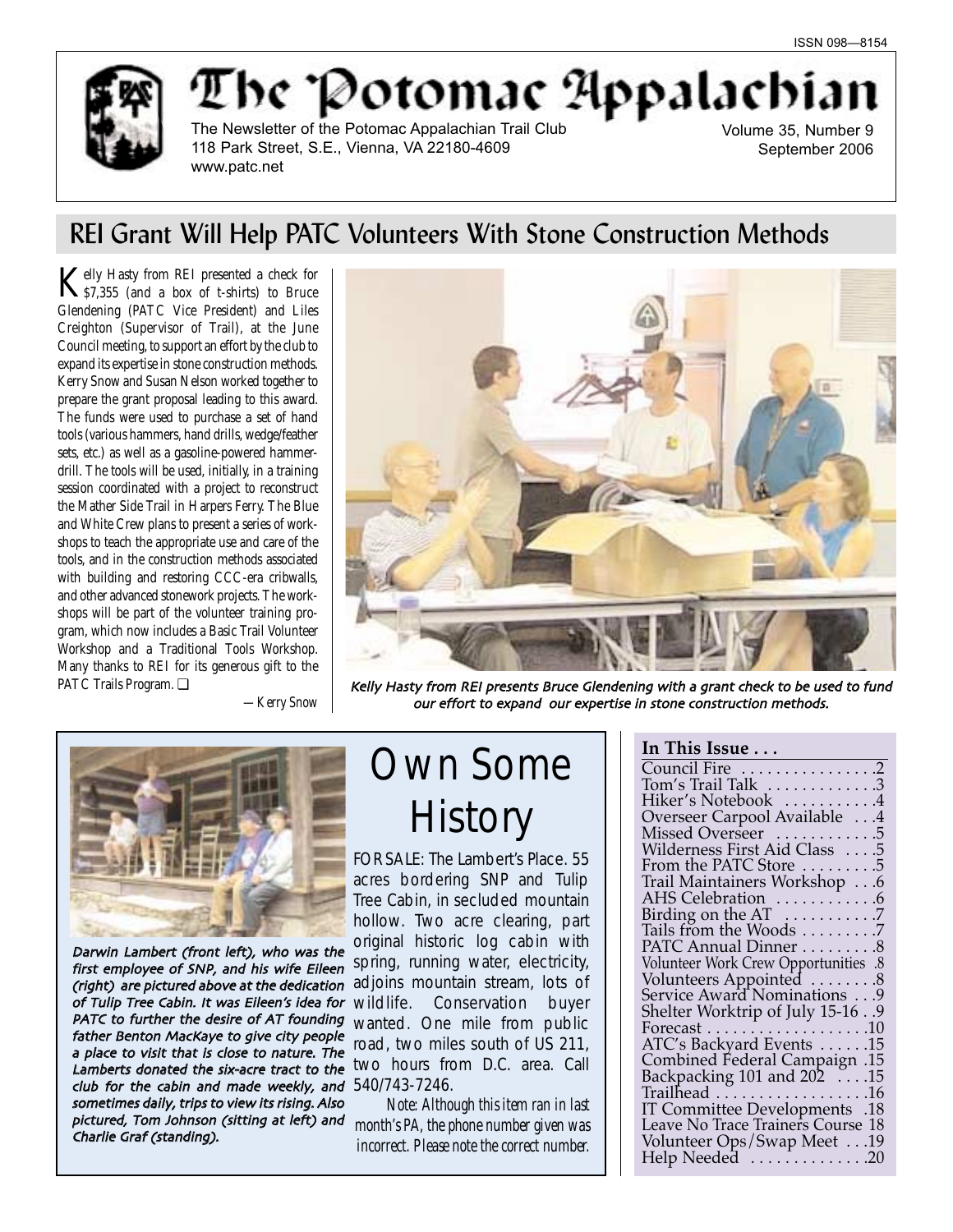# Council Fire

Vice President - Operations, Bruce Glendening called the regularly scheduled Potomac Appalachian Trail Club (PATC) Council Meeting to order at 7:02 p.m. on July 11, 2006, at the Club Headquarters. Kelly Hasty from REI presented a check for \$7,355and also a box of t-shirts to Bruce and Liles Creighton on behalf of PATC, to support Blue and White Crew rock work and rigging crew at Harpers Ferry. Kerry Snow and Susan Nelson worked together to prepare the grant proposal leading to this award. See article on page 1 of this issue.

The PATC member who had sued PATC and Supervisor of Facilities Mel Merritt provided a copy of the paperwork that was filed with the suit along with correspondence about the suit. The first trial lasted 1.5 hours, produced 75 pages of transcript and resulted in a summary judgement in favor of PATC. This presentation was a continuation to the discussion at the June Council meeting.

Council responded favorably to a proposal presented by PATC member and Boy Scouter Rush Williamson for creating a list of potential projects, with points of contact, that Eagle Scout candidates could develop for Eagle projects as well as smaller projects that could be used by younger Scouts for their required service hours for advancement. Rush said he would provide a detailed writeup for ExCom review in a month or so and indicated that he could post this list on the Boy Scout Web site. Riverbend Books has invited PATC to participate in creating a coffee table book by late-August, for the Loudoun County Chamber of Commerce and has engaged a professional photographer to take pictures of Loudoun County trails including the AT, Blackburn, and possibly the Potomac Heritage Trail. Lloyd MacAskill has been asked to provide support to two *USA Today* reporters who are interested in writing an article on the Great Eastern Trail. An Anna Michener cabin renter was thrilled to report that she almost sat on a rattlesnake who rattled at her; neither the snake nor renter was injured.

Bruce announced that ExCom had set Sept. 16 at the Blackburn Trail Center, for a Council offsite meeting. ExCom authorized a letter to VA Governor Kaine supporting the Governor's position on tax credits for 501.c3 organizations. The Governor had changed some of the words in the final law but PATC did not have any details on these changes. ExCom has said that PATC structures, built in the future, will be handicapped accessible in accordance with ATC Accessibility Guidelines; the costs are expected to be minimal. Treasurer Ric Francke credits the Web site cabin availability chart for cabin rentals running ahead of projections.

# **Trails, Lands, and Facilities**

Wes Allen is redesigning the PATC Web site and the drafts are very impressive; he works over the network from Charlottesville. This is the front end of the effort described by Bruce Glendening in his *Potomac Appalachian* article in August.

Supervisor of Trails Liles Creighton does not expect to know for several weeks the overall water damage done during the June storm.

Supervisor of Land Jim Peterson reported that the Blackburn easement and tax credit sale was progressing and the deed on this land has been signed by the PATC President Tom Johnson and the President of the Land Trust of Virginia and was recorded in Loudoun County on 29 June. Once the certified copies have been filed with the appropriate officials, a tax broker can sell the tax credits.

Supervisor of Facilities Mel Merritt reportedthat May and June had been very busy for Bears Den with income up 10 percent more than last year (> \$10K per month) and for the first six months this year it is more than 5 percent over projection. Five people (including Rush Williamson) have responded to the *Potomac Appalachian* article asking for volunteers.

Headquarters Chair Eliza Engle is requesting bids to resurface the PATC HQS parking area; the storage bin is being reorganized; and the paint cabinet has been installed in the tool room.

Council approved a financial allocation for \$2,655 to finish Butternut Cabin and anoth-

See Council, page 3

# HOW TO CONTACT US: HEADQUARTERS, SALES, CABIN RESERVATIONS, AND MEMBERSHIP INFORMATION

24-hr. Activities Tape #: 703/242-0965

Address: 118 Park Street, S.E., Vienna, VA 22180 Hours: Monday through Thursday, 7:00 p.m. to 9:00 p.m.<br>Phone #: 703/242-0315 **Phone** #: 703/242-0315 and Thursday and Friday 12 noon to 2 p.m.<br>Facsimile #: 703/242-0968

To receive an information packet: Extension 10 Club e-mail: info@patc.net Club President (leave a message), Tom Johnson: Extension 40 World Wide Web URL: www.patc.net

# STAFF: DURING REGULAR BUSINESS HOURS

Director of Administration: Wilson Riley (Ext. 11) e-mail: Wriley@patc.net Trails Management Coordinator: Heidi Forrest (Ext. 12) e-mail: hforrest@patc.net Business Manager: Monica Clark (Ext. 15) e-mail: mclark@patc.net Membership/Cabin Coordinator: Pat Fankhauser (Ext. 17) e-mail: pfankhauser@patc.net Sales Coordinator: Maureen Estes (Ext. 19) e-mail: mestes@patc.net

# *Potomac Appalachian*

**Chief Editor:** Linda Shannon-Beaver, PA@patc.net **Features Editor:** Joanne Erickson **Forecast Editor:** Vince Ferrari, PA-Forecast@patc.net

# Club Officers and chairs contact info:

www.patc.net/about/contact.html or call the main club phone number. Contact list published twice annually in the PA.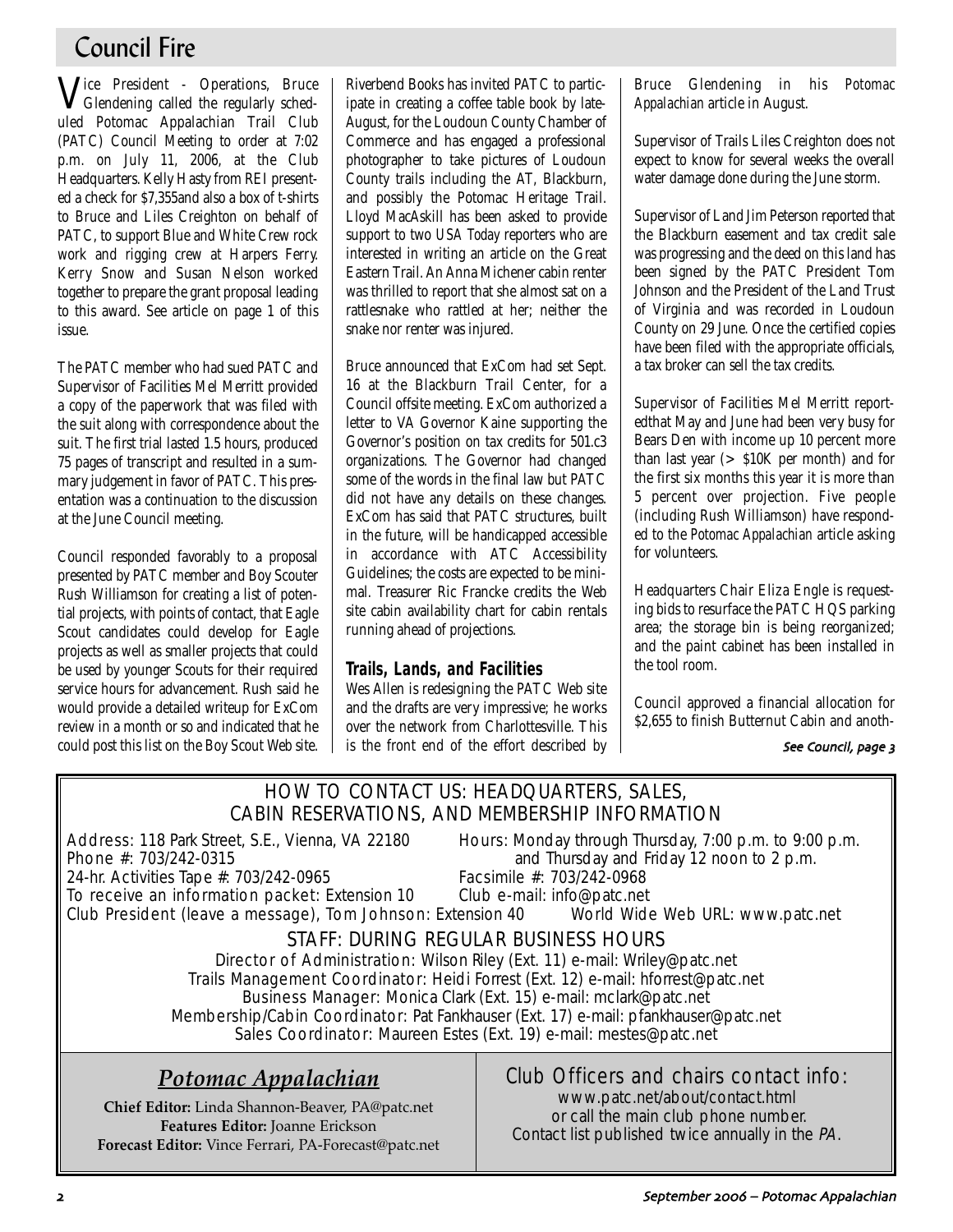# Tom's Trail Talk – Major Donors

**PATC** has benefited from major donors<br>over the years. Many of our assets, in fact, have come from dedicated club members who have included the trail club in their estate planning. Our major benefactors have included Dr. and Mrs. Vos, Cliff Firestone, Phil Stone, Marian Lapp and Katherine Fulkerson. Added together, the contributions of these six people come to \$3,150,000. In each case the donation was made through estate planning. The club simply inherited the assets.

This is a really remarkable record and indicates the very strong attachment that some members have for the club. PATC engenders very strong loyalties and people are willing to give large amounts to help out.

Donations involve more than just dedication to trails – they involve sound financial planning. This process begins with the donor and involves some legal work. The club can advise you about the donation process but



High Acre, donated by Katherine Fulkerson and Marian Lapp.

recommends that you use your own lawyer for the paperwork. So if you are doing estate planning, don't forget PATC. Contact our

grants and donations chairperson, Susan Nelson, (warnelson@aol.com). ❏

*—Tom Johnson*

## Council, from page 2

er \$2,500 to build a cookshed at the Bear Springs Cabin.

Supervisor of Membership Eliza Engle provided the 13 July Monthly Report that indicated that PATC membership was at 6,497, with 91 new members. She also reported that seven new members attended the New members meeting; several were interested in the GIS effort and one of these is a Java programmer. Eliza has found a speaker for the PATC Annual Dinner. PATC member, Robert Kapsch, retired from NPS is the author of "Canals and The Monacacy Aqueduct on the Chesapeake and Ohio Canal," and will make a presentation at the PATC annual meeting. See the article on page 8 for more informaton on the meeting.

Supervisor of Information, Education and Activities Jane Thompson plans to have a booth at the Balloon Festival in October in Millwood, VA.

## **Around the Room**

*Great Eastern Trail* - Lloyd MacAskill - is conducting reconnaissance between Great North Mountain and Shenandoah Mountain to see how existing parts can be connected together, Tom Johnson is helping with this.

*AT Corridor Monitoring* - Tom Lupp - is meeting on 7/18 at Greenbrier State Park, DNR is still interested in opening some adjoining land for hunting.

*Ski Touring* - Steve Bergstrom - is planning a trip to Yellowstone in February.

*Publications* - Alex McLellan - The new "AT Trail Guide in Shenandoah National Park" had a serious setback when the person working on it couldn't continue; plans now are to reprint the current edition.

*SMRG* - Alex McLellan - reported a number of searches, recovering people, swimming in flood, 12 year-old girl (murdered), large search in Green County, Penn., 108 hrs, SMRG has moved all its stuff to a trailer; still looking a location to park the trailer.

PATC needs an Archivist/Librarian - please contact Alan Day (dayalan@nova.org) if interested. The club also needs a Marketing Committee Chair; the committee has the potential of significantly increasing PATC revenue by active promotion of PATC-logoed items at points of sale. Please contact Lee Shaeffer (thumpers@visuallink.com). ❏



# **ATC's Online Volunteer Newsletter: The Register**

The Register, the online newsletter of<br>the Appalachian Trail Appalachian Conservancy, is published quarterly by ATC for the volunteer stewards of the Trail and its corridor, their federal and state agency partners, and others interested in the stewardship of the Trail. To be notified when a new issue is posted,<br>please send an e-mail to: please send an e-mail to: TheRegister@appalachiantrail.org with SUBSCRIBE in the subject line and your first and last name in the body of the e-mail. The current issue can be seen by clicking on The Register link on ATC's home page at www.appalachiantrail.org. ❏

> *—Susan Daniels, Conservation Coordinator, Appalachian Trail Conservancy*

*—Alan Day, Secretary*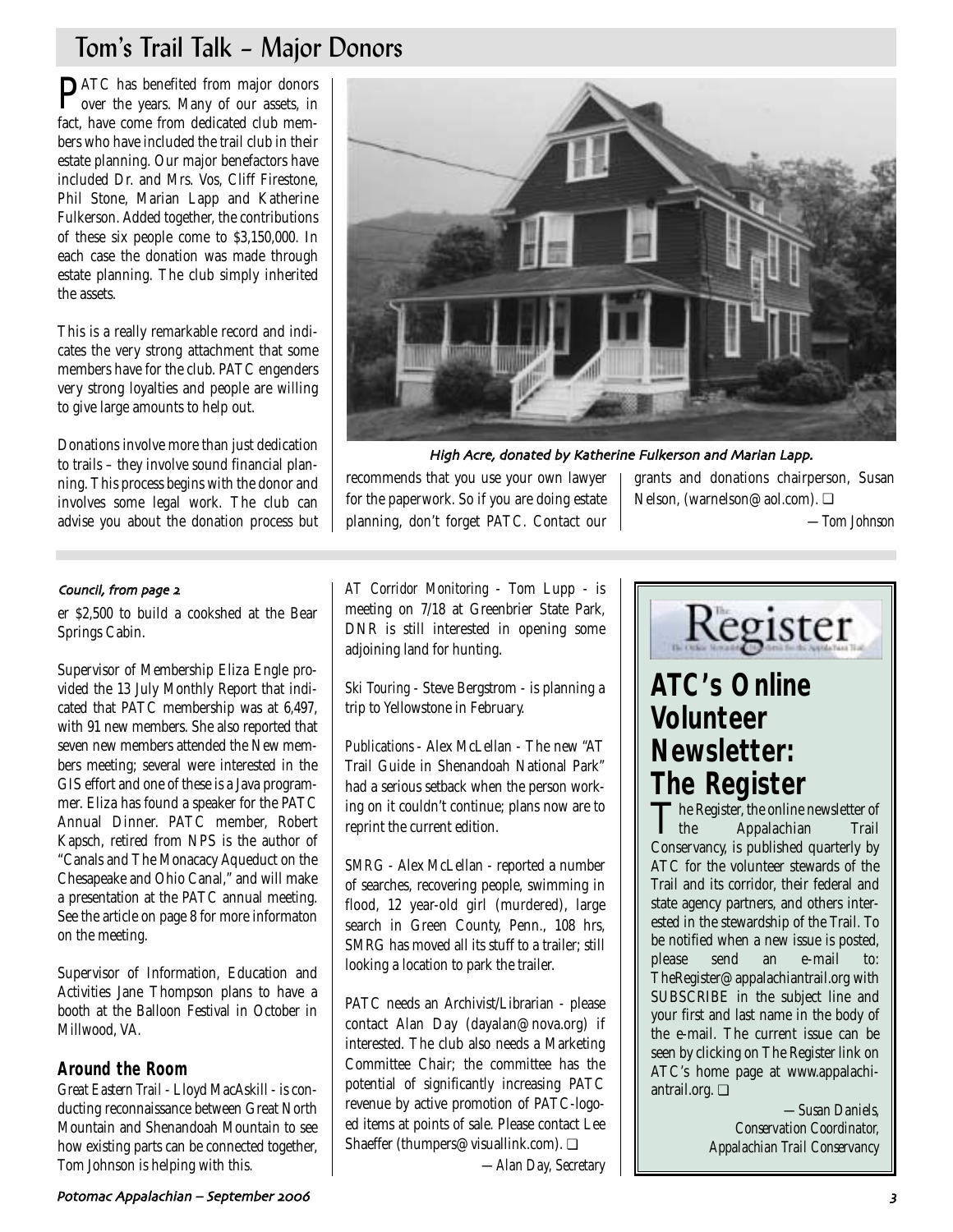

*Hiker's Notebook* **Common Name:** Queen Anne's Lace, Wild Carrot, Birds' Nest

**Scientific Name:** *Daucus carota* (from daukos which is what the Greeks called plants of the umbrel family, deriving from *daio*, to overheat; *carota* is Latin for carrot)

**Potpourri:** Queen Anne's Lace is also known as wild carrot because that is what it is, according to a preponderance of references. Webster's dictionary defines "carrot" as "an inedible biennial plant (*Daucus carota*) of the umbel family, with fernlike leaves and compound umbels of white flowers, usually with one red flower in the center." The edible orange root we call carrot is a cultivar of *D. carota* known as *variation sativa*.

The etymology of Queen Anne's Lace has not been definitively established, though a number of plausible sources compete for credibility. The most well known is that Queen Anne of England (1702-1714) pricked her finger while making lace and stained the lace with blood, this being the origin of the red to purple dot in the center of the many white florets. Another legend has it that it is named for Saint Anne, the mother of the Virgin Mary and the patron saint of lace makers. A more mundane and probable theory is that the flower reminded the British of Queen Anne's headdress, as she favored lace.

The seeds of Queen Anne's Lace have been used as a contraceptive by women for centuries. Recent research with mice has confirmed that the volatile oils of the seeds block the formation of progesterone, essential for the uterine wall to receive the egg.

*—William Needham*

*Visit the Hiker's Notebook Web site at: www.mwrop.org/W\_Needham/h\_notebook.html*

# Member Notice: Nomination and Election Rules

On Tuesday, Nov. 14, 2006, PATC members will elect officers to the PATC Executive Committee. Look in the October *Potomac Appalachian* for the names of persons recommended by the Nominating Committee. Elected officers will serve for two years starting Jan. 1, 2007. Members in good standing may vote either in person, at the annual meeting, or by absentee ballot. Those wishing to vote by absentee ballot must request a ballot in writing, and include a self-addressed, stamped envelope. In order

for absentee ballots to count they must be received at the Club Headquarters in Vienna no later than 5:00 p.m. on Nov. 14, 2006.

Nominations other than those proposed by the Nominating Committee may be made by petition. For instructions on this procedure, contact Wilson Riley, Director of Administration, at the Club Headquarters. Nominations will not be accepted from the floor at the annual meeting.  $\Box$ 

# Absentee Ballot Request

Please send me an absentee ballot for the November PATC officer election. I understand that this ballot must be returned to PATC Headquarters by 5:00 p.m. Nov. 14, 2006.

Name: \_\_\_\_\_\_\_\_\_\_\_\_\_\_\_\_\_\_\_\_\_\_\_\_\_\_\_\_\_\_\_\_\_\_\_\_\_\_\_\_\_\_\_\_\_\_\_\_\_\_\_\_\_\_\_\_\_\_

Street Address:

City, State:

Zip Code:

Mail to: Wilson Riley, Director of Administration, PATC Headquarters, 118 Park Street, S.E., Vienna, VA 22180.

**DON T FORGET**: Send a self-addressed, stamped envelope with this form.

\* To vote in this election you must either attend the Annual Meeting (paid registration not required) or request, by mail, an absentee ballot and return it to HQ either by mail or in person by 5:00 p.m. on Nov. 14.



# Check Out the New Volunteers Ride Board

For those of us who maintain trail sections in SNP, the Blue and White Crew has a ride-sharing service on our Web site: www.blueandwhitecrew.org/forum/viewforum.php?f=12&sid=c6c2f81cb0d7540c78c05808a3 63acb5, or go to www.blueandwhitecrew.org/forum and click on Ride Board.

It hasn't gotten much use yet, but perhaps as prices go higher we'll see more action. The Ride Board is intended for any volunteers heading to the Park (not just crew members or Central District overseers). Please feel free to spread the word.

*—Kerry Snow*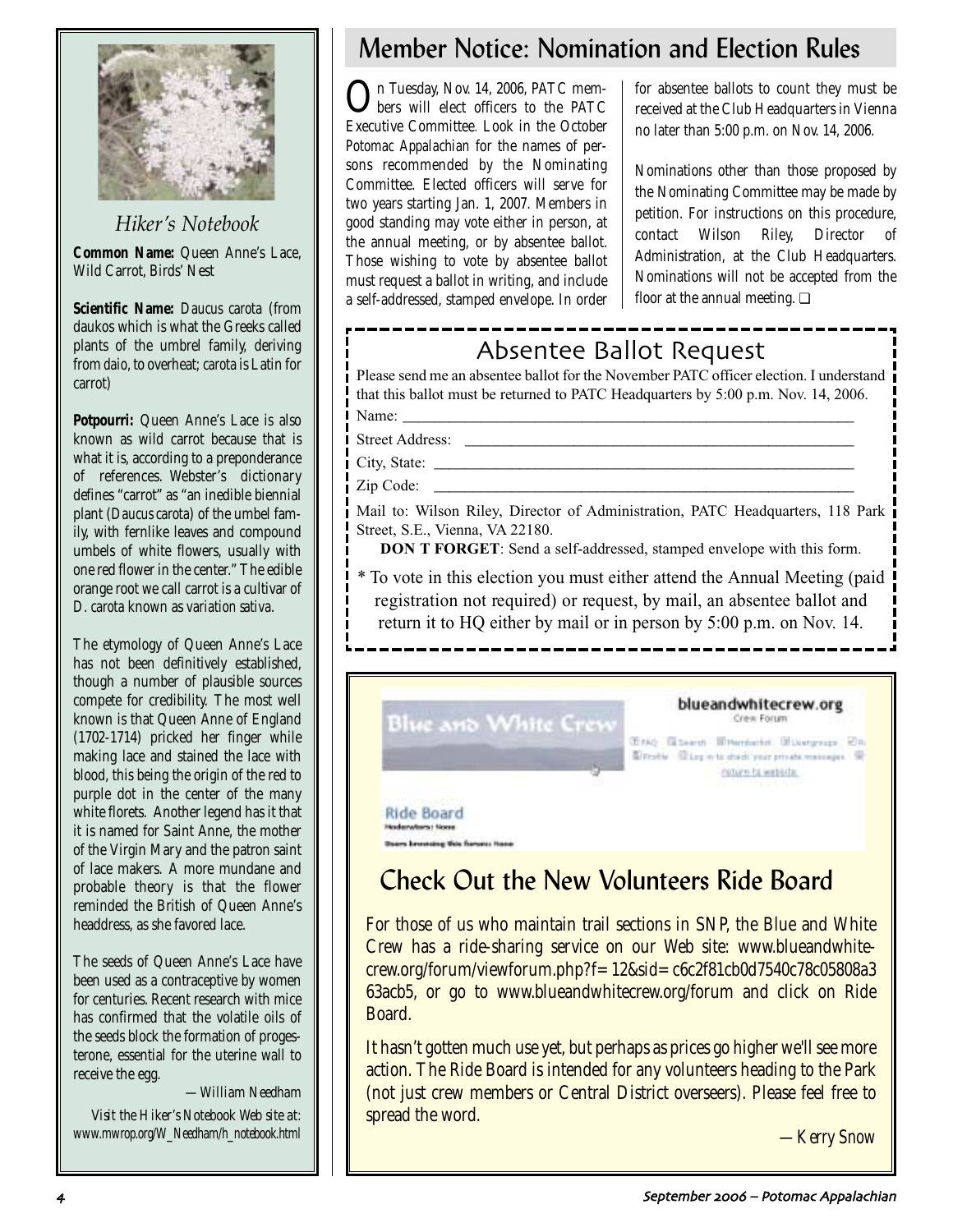# We Would Miss This Overseer

From July 1999 to April 2003 Chris Jones was the Overseer of Jones Mountain Trail from the Staunton River Trail to Bear Church Rock including the Cabin Spur from Jones Mountain Trail to (Harvey Nichols) Jones Mountain Cabin. All 3 miles of it. Not including the two-mile hike from the parking lot up the Staunton River Trail just to get to our trailhead. Co-Overseers were Mason Child and Bob Holm. Hard to forget something requiring four years of sweat and toil. Is there a tougher first assignment in the PATC system? All I know is that when we met with other overseers and told them about our assignment they looked down, chuckled, and asked who we had offended back at PATC HQ. Might have been Mr. Hillon. Anyway, …

In April 2004 we traded trails with the Laurel Prong Overseer (Melanie Falk & Axel??) The three of us (Chris, Bob, and Mason) and the rest of our crew (The Jones Mountain Boys) currently maintain the Laurel Prong Trail from the AT to Fork Mountain Fire Road. When we have enough gas (petrol and internal fortitude) we throw our backs into Cat Knob and parts of the adjoining AT.

July 1999 to July 2006 makes seven full years. During that time I also volunteered once or twice each year on Tom Jorgensen's cabin crew as the cook. While we may cook at a cabin, trail folks don't do cabin work. It's an ego thing!

Looks like we will be swapping trails again and moving on to Entry Run Trail. Apparently Steve Paul needs a slow witted crew willing to fight the bears, copperheads, ticks, and wasps for trail access rights. After Jones Mountain and Laurel Prong, the demented "Jones Mountain Boys" are perfect for the job! ❏

*—Chris Jones, Durus iugosus semita, (enduring the mountainous footpath)*



Day one of this two-day class covers Adult CPR and AED and American Heart Association First Aid. You will receive a textbook and a certification card good for two years. Day two is American Safety and Health Institute (ASHI) Basic Wilderness First Aid. You will learn how to do patient assessments, bleeding control, splinting, and other basic first aid skills in the wilderness setting. There is plenty of hands-on time and paramedics with years of backcountry experience teach the classes.

Cost of the class is \$120 for Trail Patrol Members and \$130 for Non-Trail Patrol members. Pre-Registration is required before Oct. 20, 2006. For more information or to download the registration form, go to www.patc.net/volunteer/trailpatrol.com or contact Saleena DeVore at tp1staid@patc.net or 540/972-8394. ❏

**DON**'**T FORGET: Elections are held at the Annual Meeting on Nov. 14. See bottom of Absentee Ballot on page 4 for information about voting.**





# Map Number 12 10th Edition, 2006

*Newly arrived at the PATC store, the newest version of Map 12. This edition has been revised, and is GPS friendly. The trice is \$4.80 for PATC members, \$6.00 for non-members. Add Virginia sales tax if applicable. Come by headquarters to save the shipping costs, or purchase this item online. Go to www.patc.net, or call 703/242-0315, ext. 19.*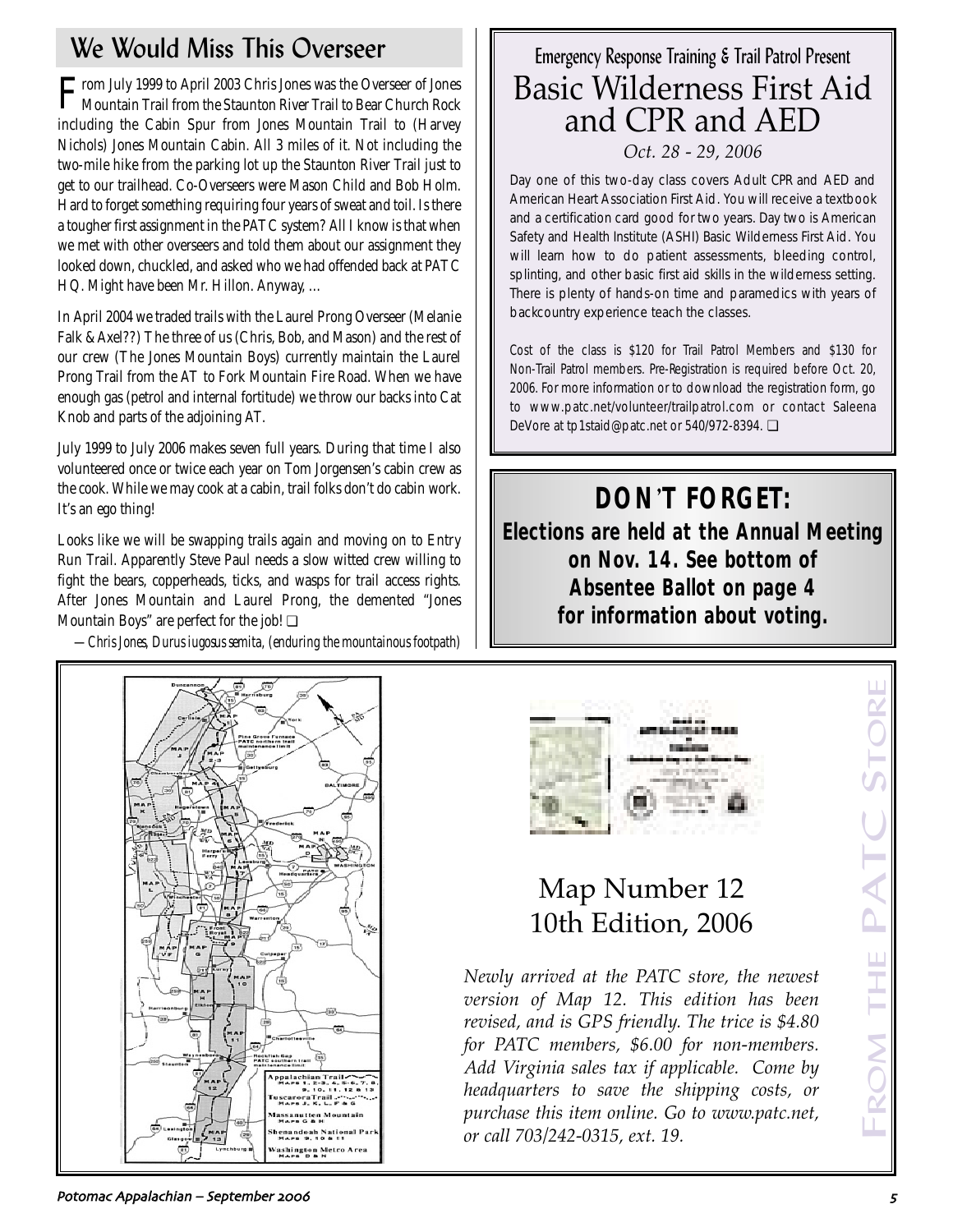

# North District SNP **Trail Maintainers Workshop**

*Sept. 23-24, 2006* Mathews Arm Campground

The workshop, sponsored by the North District Hoodlums, in cooperation with SNP, is scheduled for Sept. 23-24 and will be held at Mathews Arm Campground in the North District of SNP. The workshop is designed to teach new and prospective trail maintainers the basic skills as well as provide more advanced training in trail design, construction, and maintenance. Instruction will be provided by SNP trail professionals and PATC crew leaders.

A tent camping loop at Mathews Arm will be reserved for exclusive use by PATC for this weekend event. Participants will have free entry to the Park and campground.

The workshop will begin Saturday morning and end on Sunday at 1:00 p.m.

There is a \$20 registration fee. Saturday dinner, Sunday breakfast, and a buffet lunch will be provided. Participants are requested to bring their own trail lunches on Saturday.

Please make reservations early. The workshop is limited to 25 participants and, in past years, has filled up early. Contact Dick Dugan at rdugan@frontiernet.net, or 304/856-3511 for more information or to make a reservation.



Check the Forecast on page 10 or go to www.acmetreadway.net for monthly work trips.



Join American Hiking Society in Commemorating 30 years with a Weekend of Hikes, Trail Work, and Celebration. Sept. 29 - Oct. 1, 2006 Silver Spring, Maryland

Friday 9/29: Hiker Summit 30th Anniversary Gala Celebration & Silent Auction

Saturday 9/30: Hikes on the National Mall, Hikes along the Potomac River, Wine and Cheese reception

Sunday 10/1: Breakfast with American Hiking Staff, Work Project on a local trail

To Register: Go to www.AmericanHiking.org or call Andrea Ketchmark @ 301/565-6704 ext. 204

OUR CELEBRATION IS OPEN TO ALL, PASS IT ON!

*A Note from President Tom Johnson – PATC was a key organization in founding AHS 30 years ago, and we have played an active role over the years. This event is local, and if you have any interest in national trails advocacy you might want to consider joining this celebration. PATC (Bruce Glendening) will be running a hike on Saturday on the Potomac Heritage Trail. In the interest of full disclosure, I am a member of the AHS Board of Directors.*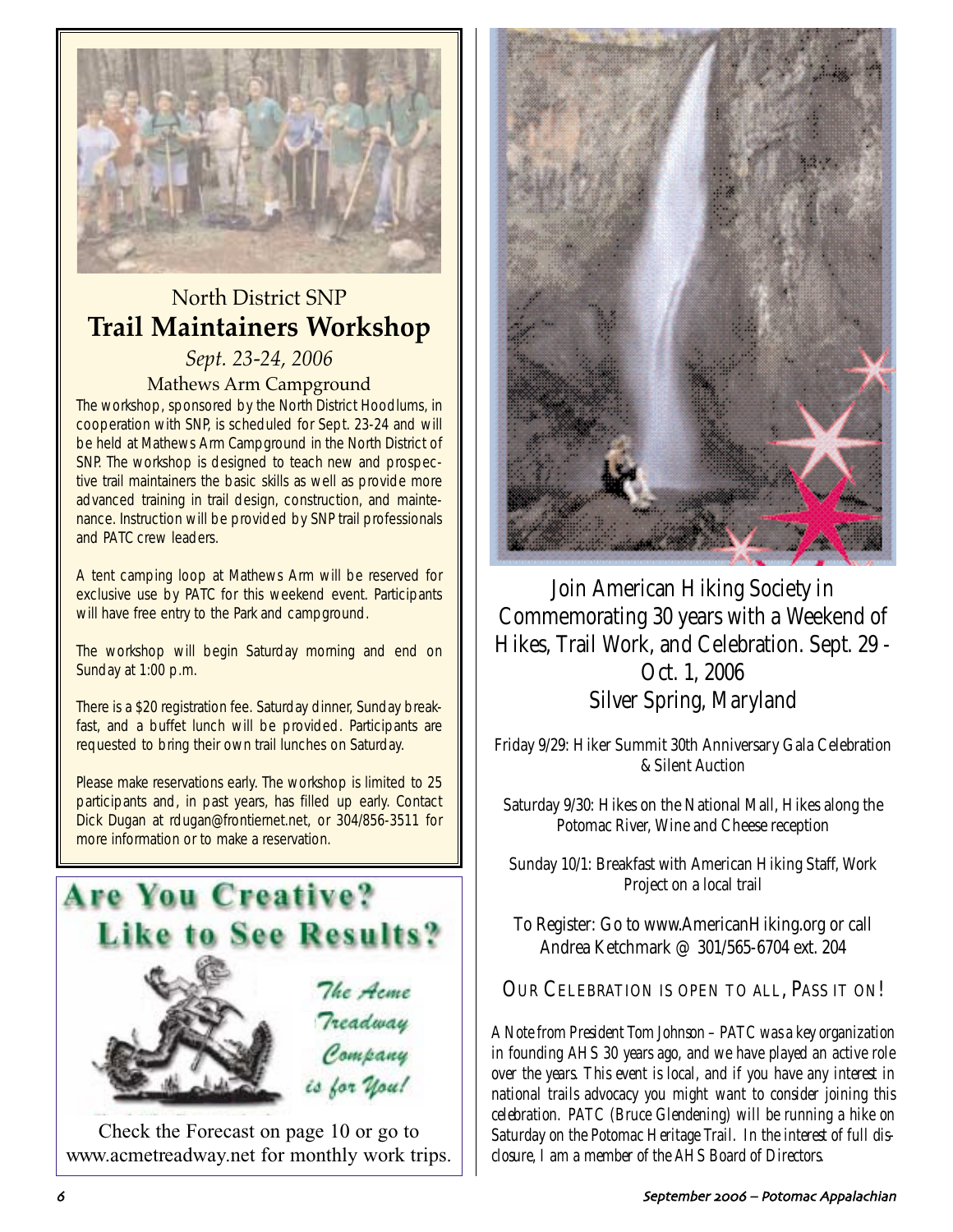# Birding on the AT

I always appreciated nature, being born to fater who was a Park<br>Ranger in the beautiful state parks of Northern California. Two years always appreciated nature, being born to fater who was a Park ago I focused this appreciation and acquired a newly found respect and admiration of birds, learned this time from my uncle. Many hours in the field later, it has become what I like to consider a "healthy addiction," leading me to random locations around South Central Pennsylvania and beyond to catch a glimpse of a rare bird. I maintain a lists of all the birds I have identified by sight or sound in the current year and in my lifetime. With a week to play with, I would now be starting a new list, the "AT List."

"What are you looking at?"

I left Pine Grove Furnace State Park on a beautiful Sunday morning, and it didn't take long for a thru-hiker to catch up to me.

"A black-throated green warbler."

I quickly ran up my tally in the park with its great bird habitat, especially for warblers.

"A what?"

Most of the hikers I would come across were unaware that there were so many different species of birds flying above their heads while they walked.

"I'm watching birds."

While most call it "watching," it's really more of a study and true appreciation of birds.

"Really?"

So many of the thru-hikers had the same reaction. They had never met anyone who actually did this.

"Do you know their sounds?"

At first I thought birding was all about seeing them. I quickly learned that hearing them was just as important to correctly identify them.

"Many of them, but I'm still learning."

The true bird experts are uncanny with their knowledge of birdcalls. This is made even more difficult as many birds hold primary and alternate songs, as well as their regular, flight and distress calls.

"I keep hearing what sounds like a motorcycle starting, but there aren't any roads. Is that a bird?"

Just about every thru-hiker I met asked me a variety of questions about what they had seen or heard. In this case, the hiker was excited to hear about how the ruffed grouse makes that drumming sound.

"Do you mind if I hike with you for a while?"

Potomac Appalachian – September 2006 – Potomac September 2006 – Potomac September 2011 – Potomac Appalachian – September 2006 – Potomac September 2007 – Potomac September 2007 – Potomac September 2007 – Potomac September 2

The thru-hikers had recognized after completing 1,000+ miles that there was more to the trail than just hiking. This was an added dimension to their experience that had already brought them so many new perspectives.

"Not at all, as long as you don't mind stopping regularly." I planned to take my time to bird rather than push the miles, while many

of the thru-hikers spoke of 30-mile days

"What's your name?"

without emotion.

I knew the thru-hikers had "trail names," but I wasn't sure if a "section hiker" like me should.

"Mik"

I had thought about what my trail name should be, from a specific bird to many other silly ideas.

"Well I'm 'Dead Bear,' and I'm giving you a trail name. You're 'Birdman!'"

Thus an incredible week began. I completed 80 miles of the trail, finishing my week at Swatara Creek in Swatara State Park. I had identified 98 bird species from the trail, including a number to add to my year and life list. More than anything else though, I was pleasantly surprised how willing the thru-hikers were to take me into their social circle and make me feel like one of them. I found their attitudes refreshing, even when faced with adversity. They embraced my often-laughed-at "bird watching," and even entertained me with their stories of being charged by a wild turkey or led up the trail by a northern bobwhite. While I may have taught them about birds, I walked out of the woods after seven days feeling like in some way I learned more from them. □

*—Miklos Oyler*

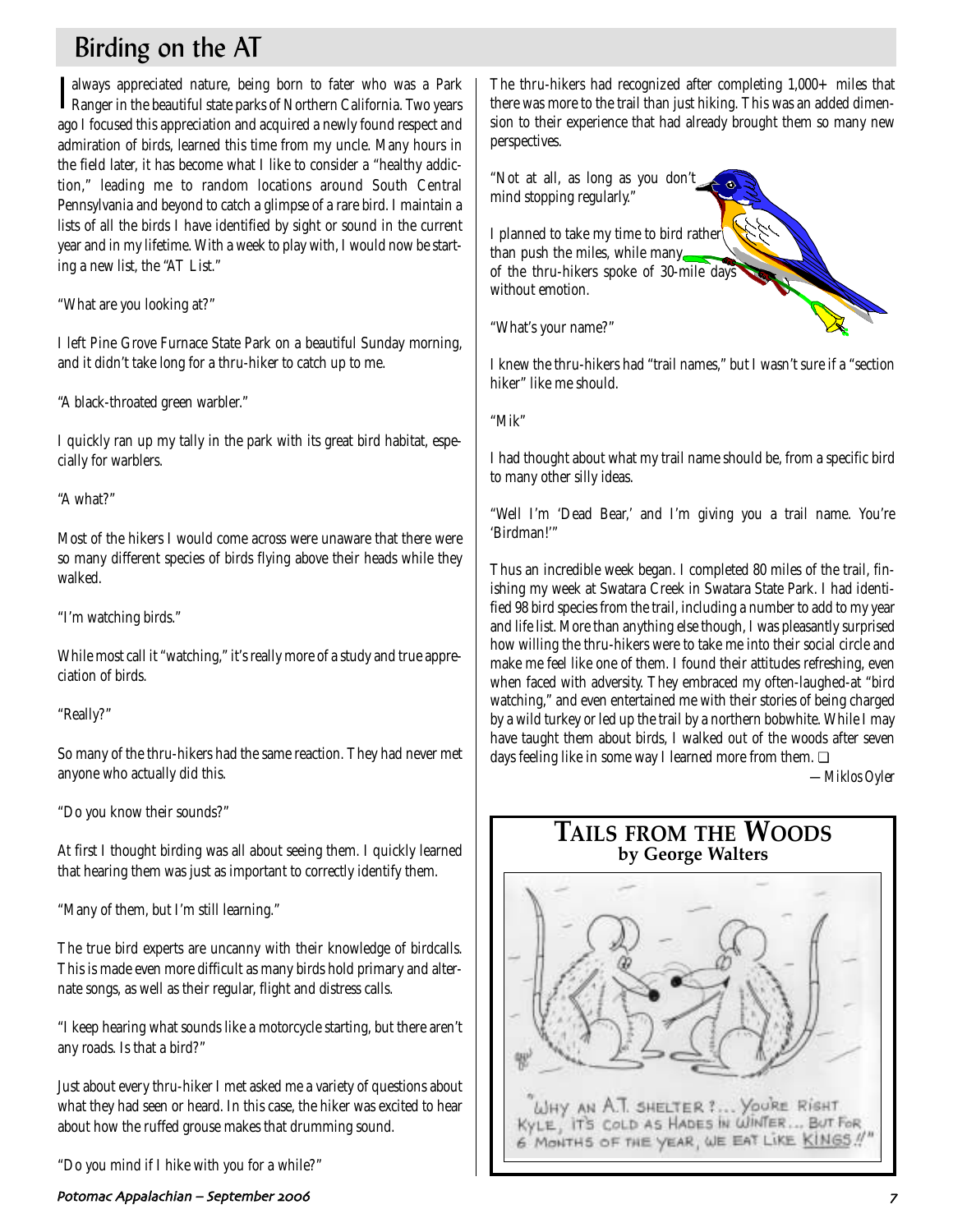# 79th Annual Club Dinner and Meeting - November 14 at the Atrium

Come out and join in the fun to our 79th Annual Meeting/Dinner!<br>Mark your calendar now and sign up for PATC's 2006 Annual Meeting/Dinner on Tuesday, Nov. 14 in Vienna to celebrate our 79th year. We will begin at 6:00 p.m. with a social gathering including a beer and wine cash bar followed by a buffet-style dinner. The cost is \$35 per person in advance and \$45 at the door (children \$20). The event will be held again this year at the beautiful Atrium of the Northern Virginia Regional Park Authority located next to the Meadowlark Botanical Gardens on Beulah Road in Vienna.

Our speaker this year will be Robert Kapsch, retired NPS Senior Scholar in Historic Architecture and Engineering. The author of "Canals and The Monacacy Aqueduct on the Chesapeake and Ohio Canal," he will be giving a presentation on the lost and forgotten engineering achievements of the C&O Canal. There will be displays from

various committees featuring their activities. When you look them over, you just may find a new volunteer interest.

The Atrium is located next to the Meadowlark Gardens at 9750 Meadowlark Gardens Court just off Beulah Road, Vienna, VA. Take I-495 to Northern Virginia to the Vienna/Tyson's Corner/Rte. 123 exit. From Rte. 123, turn right onto Courthouse Road. Then go through the stop sign and continue on Beulah Road. The Gardens are on the left. Shuttle service will be available at 5:00 p.m. and 6:00 p.m. at the Vienna Metro station. Please call Pat Fankhauser at 703/242-0693, Ext. 17 if you will be using the shuttle service OR if you can volunteer to be the driver for this service.

Reserve your seat by completing and mailing the attached form no later than Nov. 1, 2006. Space is limited. As always, we will need a lot of volunteers to help coordinate a successful event. If interested please contact Pat Fankhauser at 703/242-0693, Ext. 17 or pfankhauser@patc.net ❏

# Registration for PATC's 79th Annual Meeting/Dinner

Tuesday, Nov. 14, 2005, from 6:00 p.m. to 9:30 p.m., at the Northern Virginia Regional Park Authority s Atrium at Meadowlark Gardens. For more information, please contact Pat Fankhauser at 703/242-0315, Ext. 17, or pfankhauser@patc.net. Don t delay, space is limited. Come on out to help us celebrate 79 years!

| Name:                                                                                                                                                                                                                                                                                                                                                                                                                                                                                          |                                                                                                                                                                                                                                                                                                                                                                                                                      |                | entre preference (choose one)   |                                                                                                                             |  |  |  |
|------------------------------------------------------------------------------------------------------------------------------------------------------------------------------------------------------------------------------------------------------------------------------------------------------------------------------------------------------------------------------------------------------------------------------------------------------------------------------------------------|----------------------------------------------------------------------------------------------------------------------------------------------------------------------------------------------------------------------------------------------------------------------------------------------------------------------------------------------------------------------------------------------------------------------|----------------|---------------------------------|-----------------------------------------------------------------------------------------------------------------------------|--|--|--|
|                                                                                                                                                                                                                                                                                                                                                                                                                                                                                                | $\Box$ vegetarian                                                                                                                                                                                                                                                                                                                                                                                                    | $\Box$ chicken | $\Box$ beef                     |                                                                                                                             |  |  |  |
| Name:                                                                                                                                                                                                                                                                                                                                                                                                                                                                                          |                                                                                                                                                                                                                                                                                                                                                                                                                      |                | , entre preference (choose one) |                                                                                                                             |  |  |  |
|                                                                                                                                                                                                                                                                                                                                                                                                                                                                                                | $\Box$ vegetarian                                                                                                                                                                                                                                                                                                                                                                                                    | $\Box$ chicken | $\Box$ beef                     |                                                                                                                             |  |  |  |
| Daytime phone number:                                                                                                                                                                                                                                                                                                                                                                                                                                                                          |                                                                                                                                                                                                                                                                                                                                                                                                                      |                |                                 |                                                                                                                             |  |  |  |
| Please enclose a check in the amount of \$35 (or list your credit card information below) per attendee for dinner, \$20 for children 14 and under. If you wish to attend<br>the meeting and not have dinner, please contact Pat Fankhauser and let her know you will be coming.<br>Here is an additional \$79 for the Trail Land Acquisition Fund for 79 years of service on the trails.<br>Sorry, I can t attend the banquet, but here is \$79 to support PATC s Trail Land Acquisition Fund. |                                                                                                                                                                                                                                                                                                                                                                                                                      |                |                                 |                                                                                                                             |  |  |  |
| For 79 years PATC has led hikes; constructed and renovated shelters and cabins; mapped the trails; taught trail construction, safety, and conservation; and built                                                                                                                                                                                                                                                                                                                              |                                                                                                                                                                                                                                                                                                                                                                                                                      |                |                                 |                                                                                                                             |  |  |  |
| and cleared the trails in rain, snow, and sunshine. Your contribution will be used to enhance those activities. Let s celebrate as we move into our 80th year!                                                                                                                                                                                                                                                                                                                                 |                                                                                                                                                                                                                                                                                                                                                                                                                      |                |                                 |                                                                                                                             |  |  |  |
|                                                                                                                                                                                                                                                                                                                                                                                                                                                                                                |                                                                                                                                                                                                                                                                                                                                                                                                                      |                |                                 |                                                                                                                             |  |  |  |
|                                                                                                                                                                                                                                                                                                                                                                                                                                                                                                | Signature: $\frac{1}{\sqrt{1-\frac{1}{2}}}\frac{1}{\sqrt{1-\frac{1}{2}}}\frac{1}{\sqrt{1-\frac{1}{2}}}\frac{1}{\sqrt{1-\frac{1}{2}}}\frac{1}{\sqrt{1-\frac{1}{2}}}\frac{1}{\sqrt{1-\frac{1}{2}}}\frac{1}{\sqrt{1-\frac{1}{2}}}\frac{1}{\sqrt{1-\frac{1}{2}}}\frac{1}{\sqrt{1-\frac{1}{2}}}\frac{1}{\sqrt{1-\frac{1}{2}}}\frac{1}{\sqrt{1-\frac{1}{2}}}\frac{1}{\sqrt{1-\frac{1}{2}}}\frac{1}{\sqrt{1-\frac{1}{2}}}\$ |                |                                 |                                                                                                                             |  |  |  |
| Mail to:                                                                                                                                                                                                                                                                                                                                                                                                                                                                                       |                                                                                                                                                                                                                                                                                                                                                                                                                      |                |                                 | PATC - Annual Meeting/Dinner 2006, 118 Park Street, SE, Vienna, Virginia 22180 Attn: Pat Fankhauser, Membership Coordinator |  |  |  |

Because PATC pays for dinners in advance, no refunds after Nov. 1, 2006.

# Volunteers Appointed in July

# **Trail Overseers**

- **David Beers AT Swift Run Gap to Hightop Parking Area Claire Whitenack Gap Run Trail - Intersection of Rocky**
- **Mt. Trail to Rte. 628 Access Trail, & Rocky Mount Trail - Summit of Rocky Mt. to Junction of Gap Run Trail**

# **Shelter Overseers**

**Carol Tolbert Pinefield Hut**

**Tami and Terry Casey Blackrock Hut**



# Volunteer Work Crew Opportunities Massarock Crew – September Crews

PATC, in conjunction with George Washington National Forest, will sponsor volunteer work crews during September of 2006. No past experience is necessary. Trail Crew Staff will work with the crew and guide members through maintenance procedures for trail erosion, brush removal, blowdown removal, sidehill construction and treadwork. All of the necessary instruction and tools will be provided as well as meals and tent site. Crewmembers are needed the weeks of Sept. 10 and Sept. 17. Volunteers may sign up for one or more weeks if they have previous experience. For further information, contact Heidi Forrest (hforrest@patc.net) the Trail Management Coordinator, at PATC Headquarters during the day, 703/242-0693 ext.12, or visit the PATC Web Page at www.patc.net. ❏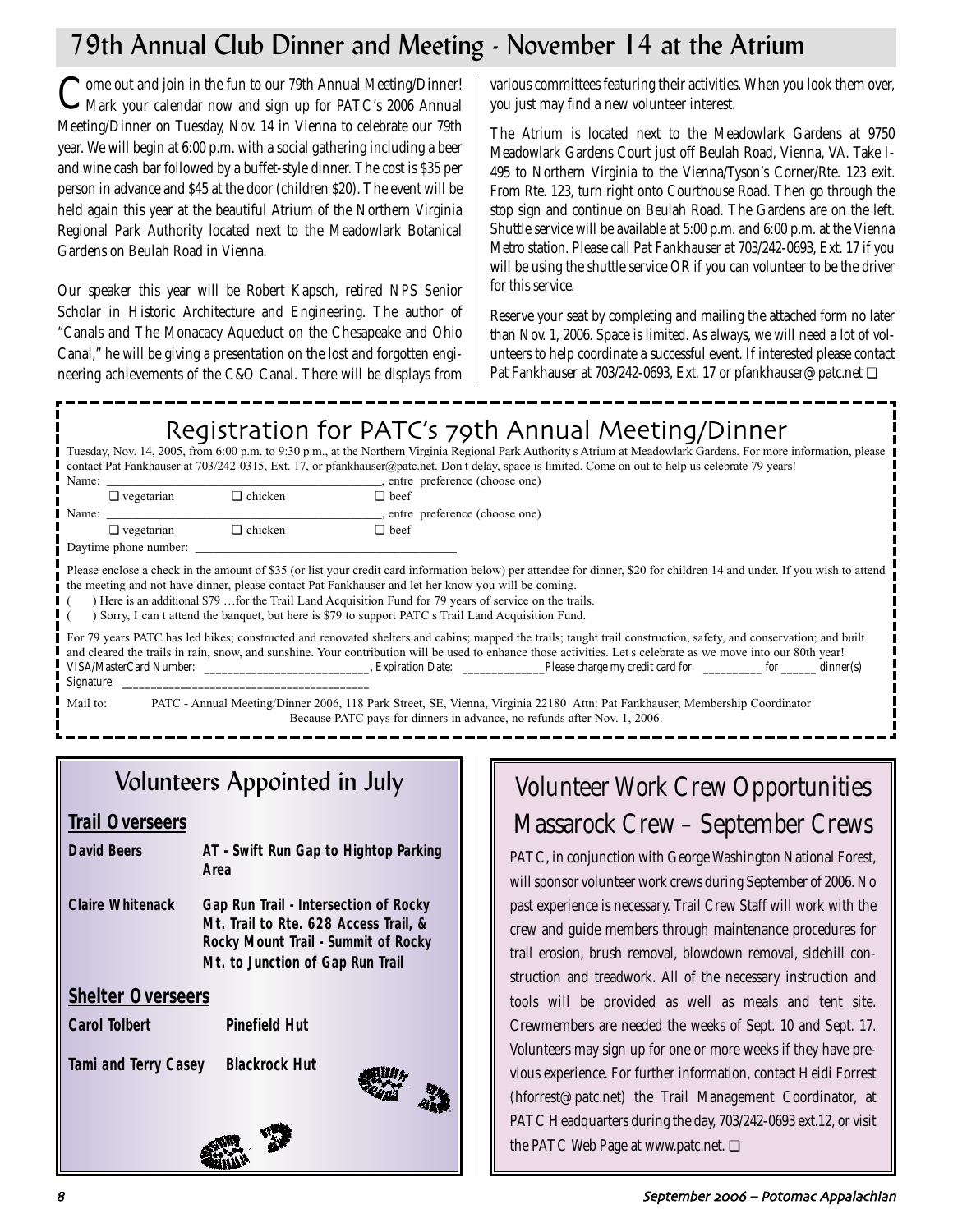# Service Awards: Do You Know a Worthy Recipient?

**Honorary Life Membership Awards** 

At the annual meeting on Nov. 14, 2006, PATC will recognize a few members for their outstanding and wide-ranging commitment to the club over an extended period. They will be awarded an Honorary Life Membership Award. Please nominate any member you think deserving of this award, including the nominee's name and a clear description of his or her contribution that justifies this award. Nominees must:

- 1. Be long-time club members.
- 2. Exemplify the service aims of the club. ("Service" includes leading trips, serving on committees or Council, serving as overseer, donating time at Headquarters, etc.)
- 3. Have contributed to the club across a broad range of service activities.
- 4. Have generated enthusiasm and inspired others to become active in the club.

# **The Myron Avery Award**

Formerly known as The Volunteer of the Year Award, this award was renamed to honor the co-founder of PATC and the driving force behind the completion of the AT and is given at the annual meeting to that PATC member who most exemplifies the spirit of volunteerism through his or her contribution to PATC during the past year. This is the highest honor bestowed upon members of the club and is awarded to the PATC volunteer who most exemplifies Mr. Avery's dedication and devotion to PATC's mission. The contribution can be to any type or combination of club service activities, e.g., devoting many hours above and beyond the norm to service activities, including travel time, or making an exceptional contribution to a particular project. (Members of the Executive Committee are not eligible for the award.) If any PATC member believes another member should be recognized as the recipient of the Myron Avery Award, please nominate him or her. Include the nominee's name and a clear description of his or her contribution that justifies the award. Include your name and phone number and e-mail address.

Nominations for Honorary Life Memberships and Myron Avery Award must be received at Club Headquarters no later than Oct. 20, 2006. Send nominations by mail (PATC, 118 Park St. SE, Vienna, VA 22180), e-mail (Wriley@PATC.net), or fax (703/2420968). Mark nominations Attn: Lee Scheaffer, Vice President for Volunteerism. If you have questions, call Wilson Riley, 703/242-0693, ext. 11.

# **Service Awards**

Service awards are given to club members who have consistently devoted time and effort to club service activities above and beyond the norm. Volunteer leaders who want to recognize those with whom they work should send their lists of service award recipients to PATC Headquarters, via mail, fax, or e-mail (pfankhauser@patc.net), marked Attn: Nominations. Include names of the recipients and a short description for each of their service activities. Nominations should be received no later than Oct. 30, 2006.

# **Other Types of Service Awards:**

❏ *PATC Appreciation Award.* Primarily for nonmembers, this award is given to individuals who have made some special contribution to the club and its objectives. Recipients could include government officials (federal, state, local) who have assisted the club in its activities, individuals who have donated land or facilities to the club, retired PATC employees, or anyone else who has helped the club in a significant way.

❏ *Youth Under 14.* Individuals who have participated in club worktrips or other activities while they were under 14 years of age are eligible for special recognition. Upon the recommendation of an adult member, a letter of appreciation, along with a PATC patch, will be sent to the individual, in appreciation for the contribution to the club's work and offering encouragement to become a PATC member when he or she reaches 18 years of age.

All service award nominations should be submitted to Pat Fankhauser (pfankhauser@ patc.net) no later than Oct. 30, 2006. ❏

# Nov. 14, 2006 PATC Annual Meeting/Dinner

Look for more information in the October PA.



**The Vos Shelter Progress Report**  On a very hot weekend in July the follow-ing work was completed on the shelter. All of the tongue-and-groove flooring was installed except for two damaged pieces. The board-and-batten siding was installed on the front and rear of the shelter. The fire ring was set in cement in front of the shelter. Caulking was applied to the three sides of the shelter and the screws replaced in the pickets on the front deck. Many thanks to the following people who, I am sure, lost a few pounds in sweat; Dave Goodlin, Paul Westphal, Jason Rainville and John Coffey.

On the next work trip we will finish installing the rest of the flooring, and weather permitting, sand and stain the floor. Then, on to the last major building project – finish digging the outhouse hole and assemble the building on top of it. ❏

*—Henry Horn, Chair, Shelters Committee*

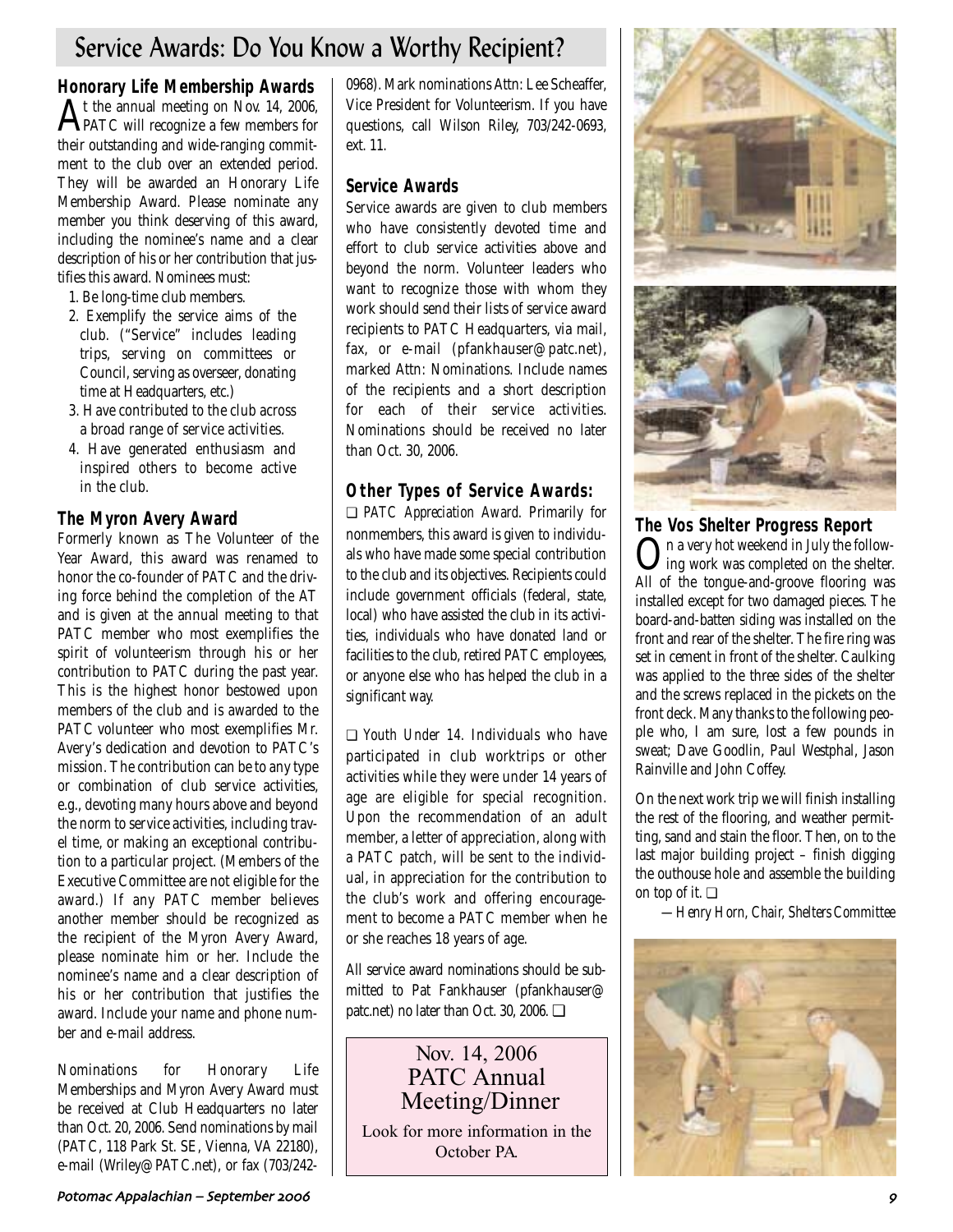## Charlottesville Chapter

The Charlottesville Chapter hikes every Saturday; summer, winter, and in between. Hikes are usually 8 to 10 miles with some shorter hikes. We usually maintain trails on the last Saturday of the month. Meet at Albermarle High School in Charlottesville at 9:00 a.m. with food and water for the day. The majority of hikes are in the South and Central Districts of SNP, with some in the North District and in George Washington National Forest. Our Chapter hikes are posted at www.avenue.org/patc/ future\_hikes.htm. INFO: Jere Bidwell 434/295-2143 or John Shannon 434/293-2953.

## North Chapter

The North Chapter of PATC conducts monthly trail work trips on the Maryland and Pennsylvania sections of the AT and on the Pennsylvania sections of the Tuscarora Trail. We also lead hikes on these and other trails. Maryland AT work trips are generally held on the first and third Saturdays – contact Nancy Hammond (mdtrail@yahoo.com) 301/739-0442 for information. Pennsylvania work trips are generally held on the AT on the first Saturday and on the Tuscarora on the third Saturday – contact Pete Brown (peter.brown4@worldnet.att.net) 410/343-1140. Pennsylvania AT work trips also include an optional Saturday evening dinner at the Gypsy Spring Cabin. For information on upcoming hikes, contact Chris Firme (bncfirme@innernet.net) 717/765-4833. For general chapter information, contact chapter president Pete Brown or visit the North Chapter home page (www.patc.net/ chapters/north/).

## Northern Shenandoah Valley Chapter

The Northern Shenandoah Valley Chapter sponsors hikes in national and state parks and forests in the Shenandoah Valley vicinity, open to the public, on a monthly basis except during the winter. Hikes are posted in the Forecast. Other activities are in the NSV Chapter Newsletter. For further information contact Betsy Fowler (efowler@shentel.com).

# KEY to Forecast Activities

All events are marked for easy identification. Late changes or cancellations are listed on the weekly information tape (703/242-0965), which is updated on Sunday evening for the following seven days. The Forecast can also be found on PATC's Web site at www.patc.net/activities/forecast.html.

- **A** Hiking Trips
- $\mathbf{\ddot{x}}$  Backpacking Trips
- $\mathcal{R}$  Trail Work Trips
- <u>d</u> Cabin/Shelter Work Trips
- $\ddot{\bullet}$  Special Events
- $\mathbf{E}$  Meetings
- $\mathscr O$  Classes
- **EX** K9 Trail Blazers (dogs permitted)

Note to all hike leaders: Please ask nonmembers on your hike if they would like to join PATC, then get names and addresses so a club volunteer can send them information packets. Thanks!

# **Chapters**

## Southern Shenandoah Valley Chapter

See www.ssvc.org or the one linked to the PATC Web site for descriptions of hikes and work trips. We usually hike in the southern and central districts of the SNP and in the GWNF. Contact the listed hike leader for information about a specific event, or contact Mark Gatewood 540/248-0442.

#### West Chapter

The West Chapter meets twice a year in March and September. The Chapter maintains a section of the Black Locust circuit trail in Gambrill State Park near Frederick, Md. Work trips and hikes are usually scheduled monthly from March through December. We also lead overnight weekend trips for day hikes or backpacking. All activities are listed in the PA Forecast. For further information contact Dave Jordahl (westpatc@hotmail.com) 304/876-7062 (evenings) or 240/777-7741 (days).

#### Ski Touring Section

The Ski Touring Section has served since 1974 to introduce Washington area residents to crosscountry skiing and to provide cross-country skiing opportunities to experienced skiers. The Section sponsors winter weekend ski trips for all levels of skiers to nearby mountains in Maryland, West Virginia and Pennsylvania, as well as periodic social events year round. INFO: Bert Finkelstein (bertf@erols.com) 703/715-8534.

## Mountaineering Section

We're a diverse group of local Washington, DC area climbers. Young and old, male and female, crag rat, sport climber, and alpinist, active and armchair types – we all enjoy climbing in its many varieties. We also share common interests in promoting safe climbing, conserving the outdoors, developing new climbers' skills, representing the Washington area climbing community, and having fun! We provide instruction for those wanting to learn the basics – we're not a school, but we can get you started. We go climbing, either locally or further afield, nearly every weekend. In the winter we organize trips to the Ice Festivals in the Adirondacks and the White Mountains for beginning and advanced ice

climbers. For further information contact Dave Raboy (draboy@pattonboggs.com), or Vincent Penoso (vdotmatrix@gmail.com).

#### PATC Hikes

PATC offers organized hikes appealing to the diverse interests of our members. There are K-9 Hikes, which invite you to bring your favorite dog; Family Hikes tailored to kids; Natural History Hikes stalking the fascinating but often elusive flora and fauna of the region; hikes featuring varying levels of difficulty with the Easy Hikers, In-Between Hikers, and Vigorous Hikers; Birding Hikes with experts to help sight and identify our avian neighbors; Historical Hikes tracking littleknown structures in Shenandoah National Park; Series Hikes tracing the entire length of the Tuscarora Trail or the trails of Pennsylvania, section by section; Backpacking Hikes traversing the tracts of West Virginia and Southern Virginia; hikes scheduled for weekends; ones scheduled for weekdays; Geology Hikes led by experts from the Smithsonian focused on the unique stratigraphy of our area; Mushroom Hikes with mycologists; Waterfall Hikes to beat the summer heat; and Outreach Hikes to get together with the members of area groups like the Sierra Club or the Congressional Hikers. That is just to name a few. Check out the Forecast calendar and hear updates on the weekly tape (703/242-0965).

## Other Clubs' Hikes

Capital (www.capitalhikingclub.org) and Wanderbirds (www.wanderbirds.org) hike on Saturdays and Sundays, traveling by bus and leaving from downtown, with suburban stops as well. Center Club, Northern Virginia Hiking Club and Sierra Club hike on both Saturdays and Sundays using carpools, which often leave from a suburban Metro stop. Schedules are available at PATC Headquarters and are published in area newspapers on Fridays. The schedule of West Virginia Highland Conservancy outings in the Monongahela National Forest and surrounding areas is on their web site at www.wvhighlands.org.

#### Meetings

Meetings are held at PATC HQ, 118 Park Street, S.E., Vienna, Va., unless otherwise noted.

New Members (PATC) –

# First Wednesday

7:30 p.m. Want to learn more about the club? The best way is to attend a New Members meeting (but you don't have to be new). Refreshments served. Directions: Take Rt. 123 into Vienna, Va., and turn east on Park St. (Rt.675) to 118 Park St. on your left. INFO: Georgeann Smale (membership@patc.net) 301/581- 9584 or Pat Fankhauser (pfankhauser@patc.net).

#### Mountaineering Section – Second Wednesday

8:00 p.m. – We meet every month on the second Wednesday except for August, unless noted in the Forecast. INFO: Dave Raboy (draboy@pattonboggs.com), or Vincent Penoso (vdotmatrix@gmail.com) or our Web site: www.potomacmountainclub.org

Shenandoah Mountain Rescue Group Business meeting - Last Tuesday of each month, 7:30 p.m. INFO: Doug Sigman (join@smrg.org), 703/255-5034, or www.smrg.org.

## PATC Council – Second Tuesday Meetings

The council meets at 7:00 p.m. sharp. The PATC Council meets every month to conduct business of the club and once a year for a dinner meeting. All members are always welcome. Come see how we make decisions about your club. INFO: Wilson Riley (wriley@patc.net) 703/242-0693 x11.

## Trail Patrol – First Tuesday

7:30 p.m., except January. Trail Patrol volunteers are PATC's goodwill trail ambassadors to the hiking public. They provide a visible, reassuring presence on the trails, and strive to educate the public on good hiking practices, minimum impact hiking, and camping ethics. Patrol members are trained in land navigation, emergency procedures, radio communications, and personal equipment. Some equipment and uniform items are provided upon completion of training. INFO: Katrina Hedlesky (trailpatrol@patc.net) 703/533-3652, or see our section in PATC's Web site: www.patc.net/ volunteer/trailpatrol.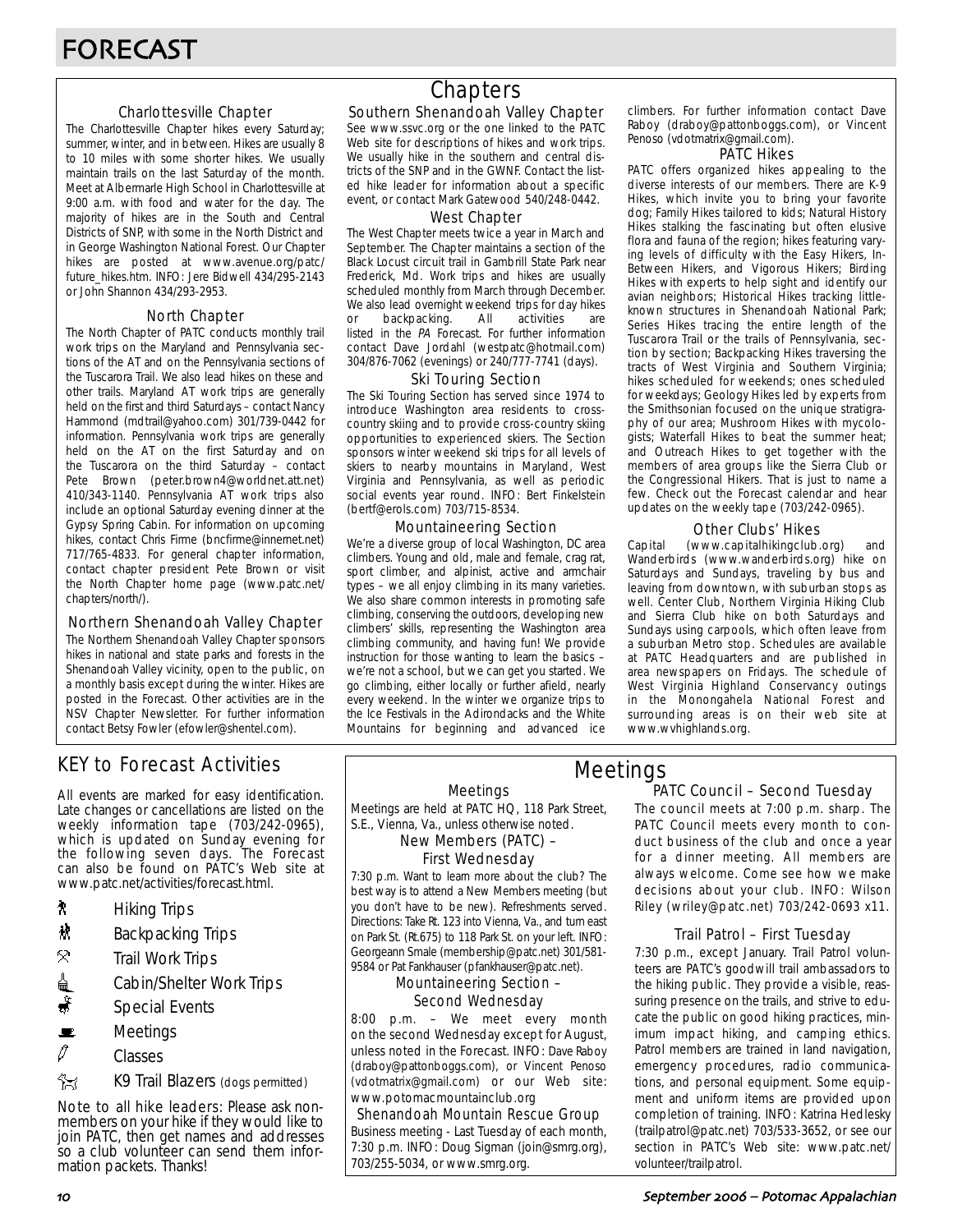# FORECAS

# September

#### 1 (Friday)

#### DEADLINE – October Potomac Appalachian Material due to editors 5:00 p.m.

All items for the next issue of the newsletter due. Send Forecast events to PA-Forecast@patc.net and all other articles to the editor at PA@patc.net. NOTE: Do not send photos or articles to headquarters. E-mail for address.

#### 2 (Saturday) ` HIKE – Charlottesville Chapter Staunton, VA

This 8-mile circuit hike in the Ramsey's Draft Wilderness of GW National Forest starts at Mountain House Picnic Area. After a 740-foot climb up Road Hollow Trail, there is little further climbing. The hike then follows Shenandoah Mountain Trail with overlooks of the surrounding country, then descends into Ramsey's Draft Wilderness along Jerry's Run and Ramsey's Draft Trails. The numerous stream crossings are usually easy but the unblazed wilderness trail is tricky to follow at times. Patches of nettles are expected. The area is shown on maps covering Shenandoah Mountain area or Deerfield Ranger District. The pace and difficulty are moderate. INFO: John Shannon (johnsha@cstone.net) 434/293-2953.

## 2 (Saturday) . TRAIL WORK TRIP – Yankee Clippers Appalachian Trail, PA

INFO: Pete Brown (peter.brown4@worldnet.att.net) 410/343-1140.

## 3 (Sunday) a CLASS – Intro to Mountain Biking (REI) Bailey's Crossroads, VA

9:00 a.m. to 4:00 p.m. Not just a guided tour, this is an educational ride. REI Outdoor School guides will go over technique & skills, trail etiquette, and important communication and safety points. \$50.00 members, \$65.00 non-members. INFO: Mark Nelson (mnelson@rei.com) 703/379-9400.

#### 5 (Tuesday)  $*$  HIKE – Family Hike Lansdowne (near Ashburn), VA

Come check out this new section of the Potomac Heritage Trail. On this hike, we will explore the various ways to follow a trail; signs, blazes, treadway, etc. This out and back hike is jogging-stroller passable. We will hike about 2-3 miles, depending on the desires of the group. Potomac Heritage Trail Web site: www.nps.gov/pohe/. INFO: Lauren Lang (at94L@netzero.com) 571/242-3950.

## 5 (Tuesday) ` HIKE – Vigorous Hikers South District, Shenandoah National Park, VA

From VA659 climb Austin Mountain and Big Run Loop Trails. Head south on AT, drop down Furnace Mountain Trail for swim in the Madison Run near end; 15.6 miles with about 3,500 ft climb. INFO: Chris Nolen (chrishiker@erols.com) 301/469-8931.

#### 5 (Tuesday) **DE MEETING - Trail Patrol, 7:30 p.m.**

#### 6 (Wednesday)  $\ell$  CLASS – Map and Compass 101 (REI) Bailey's Crossroads, VA

7:30 p.m. Get the skills to stay found! This introduction to map and compass will cover interpretation of map data and symbols, compass function, orienting map and compass, declination adjustment, and reading terrain features. Participants are encouraged to bring their own compasses. Free. INFO: Mark Nelson (mnelson@rei.com) 703/379-9400.

## 6 (Wednesday) ` HIKE – Easy Hikers Great Falls, VA

We will start at Colvin Run Mill Park for a 6-mile, outand-back hike on the Fairfax Cross County Trail (CCT). The trail is mostly flat with modest elevation changes on a natural surface and crosses Difficult Run stream at two fair weather (step) crossings. We follow the stream north to the parking lot at Georgetown Pike then return to the mill for lunch. Directions: Beltway Exit 47A (Leesburg Pike, Rte. 7) west 5 miles past Tysons Corner to right turn on Colvin Run Road. Left turn into paved parking lot 500 feet beyond gravel drive to mill. Bring lunch and water. Starts at 10:15 a.m., rain or shine. INFO: Henri Comeau (HenriComeau@aol.com) 703/451-7965.

#### 6 (Wednesday) ` HIKE - Midweek Hikers Location to be determined

The PATC Midweek Hikers carpool each Wednesday from the Washington, DC area to various trailheads. Hikes are at a moderate pace and about 8 to 12 miles in length with varied elevations. Current information, including meeting place, time, leader's name and phone number, and a detailed description of the hike are available on the PATC Activities Recording: 703/242-0965.

#### 6 (Wednesday)  $\mathbf{\dot{F}}$  MEETING - New Members (PATC), 7:30 p.m.

#### 9 (Saturday) ` HIKE – Charlottesville Chapter Waynesboro, VA

This hike features swimming in Sherando Lake at the end. Starting from the lake, there is a brisk 900-foot climb in 1 mile to Torry Ridge, with another 150 feet uphill over the next 1.7 miles. Then on the Slacks Trail and White Rock Gap Trail it is mainly level or downhill. The circuit is 8.2 miles, 1050 feet elevation change, with the initial climb making this moderate to strenuous. There is an entrance fee to the recreation area. The leader requires dogs on a leash at all times. PATC map 12 covers this area. INFO: John Shannon (johnsha@cstone.net) 434/293-2953.

#### 9 (Saturday) ` HIKE – Family Hike Springfield, VA

Join us for a 5-mile, jogging-stroller-friendly hike around Lake Accotink. There is one spot that has long stairs, but working together we can get the strollers down. Half way around we will stop at a playground with a nice picnicking area. There are bathrooms there too. We'll go at a kid's pace. Web

#### September 9 – 10 (Saturday – Sunday) TRAIL WORK TRIP - Cadillac Crew Round Hill, VA

Join the Crew for a cool fall weekend (we hope) as we work on the AT near the Blackburn Trail Center. Projects include trail clearing and erosion control. As usual, there are a variety other projects when the Crew visits Blackburn. Community dinner on Saturday night. Overnight at Blackburn Trail Center. INFO: Jon or Katherine Rindt (jkrindt@ adelphia.net) 540/635-6351.

site: www.fairfaxcounty.gov/parks/accotink/. INFO:Anne Regan (anne.c.regan@verizon.net) 703/689-3883.

#### 9 (Saturday) ` HIKE – Long Distance

#### South District, Shenandoah National Park, VA

A 16-mile circuit hike ascending from the eastern side of the Blue Ridge Mountains up the Moorman River Trail to the Appalachian Trail. There are many stream crossings. Total elevation gain 3,000 feet. Return via the Turk Mountain Cutoff Trail. Moderate pace including stops for flora, fauna, fungi and other nature objects of interest. Inexperienced hikers contact leader if details needed. INFO: William Needham (Needham82@aol.com) 410/884-9127.

# 9 (Saturday) ` HIKE – North Chapter

## Mapleton Depot, PA

Link Trail; Pa. Rte. 655 to Mapleton Depot Rte. 22, 9.7 miles. INFO: Christopher Firme (bncfirme@innernet.net) 717/794-2855 after 6:00 p.m.

## 9 (Saturday) . TRAIL WORK TRIP - Rock Creek Park Washington, DC

8:15 a.m. – Noon. Whittier and/or Holly Trail. Help us slow the erosion of these trails. Meet at the Rock Creek Nature Center located south of the Military Road NW park entrance. Rain or shine. INFO: Alex Sanders (wdctrails@yahoo.com) 703/465-8140 or Ranger Ken Ferebee 202/895-6221.

## 9 (Saturday) . TRAIL WORK TRIP – South Mountaineers Appalachian Trail, MD

INFO: Nancy Hammond (mdtrail@yahoo.com) 301/739-0442.

# 9 – 10 (Saturday – Sunday)<br>ॣ CABIN WORK TRIP – Vining Tract Crew Stanardsville, VA

Additional funding has been approved for materials and we have completed the chinking of the logs on Butternut Cabin. Much remains to be done, however, and the crew can use your help with trail maintenance and construction of Butternut Cabin. Community meals and overnight at a cabin. INFO:<br>Hugh Robinson (mes.htr@verizon.net) (mes.htr@verizon.net) 703/525-8726.

# 9 – 10 (Saturday – Sunday) . TRAIL WORK TRIP – Cadillac Crew Round Hill, VA

Join the Crew for a hopefully cool fall weekend as we work on the AT near the Blackburn Trail Center. Projects include trail clearing and erosion control. As usual, there are a variety other projects when the Crew visits Blackburn. Community dinner on Saturday night. Overnight at Blackburn Trail Center. INFO: Jon or Katherine Rindt (jkrindt@adelphia.net) 540/635-6351.

#### 10 (Sunday)

#### $N$  CLASS – GPS Navigation (REI) Bailey's Crossroads, VA

9:00 a.m. to 4:00 p.m. Head out into the field for a day of hands-on navigation training with our expert Outdoor School guides. Demo GPS units will be available, as well as maps and compasses. Enjoy a scenic hike through a local park and work on skills. \$35.00 members, \$50.00 non-members. INFO: Mark Nelson (mnelson@rei.com) 703/379-9400.

## 12 (Tuesday)

` HIKE – Family Hike Harpers Ferry, WV

This 2.5-mile circuit hike will take us up the AT to some great views at Jefferson Rock. then we will continue along the AT into the historic town of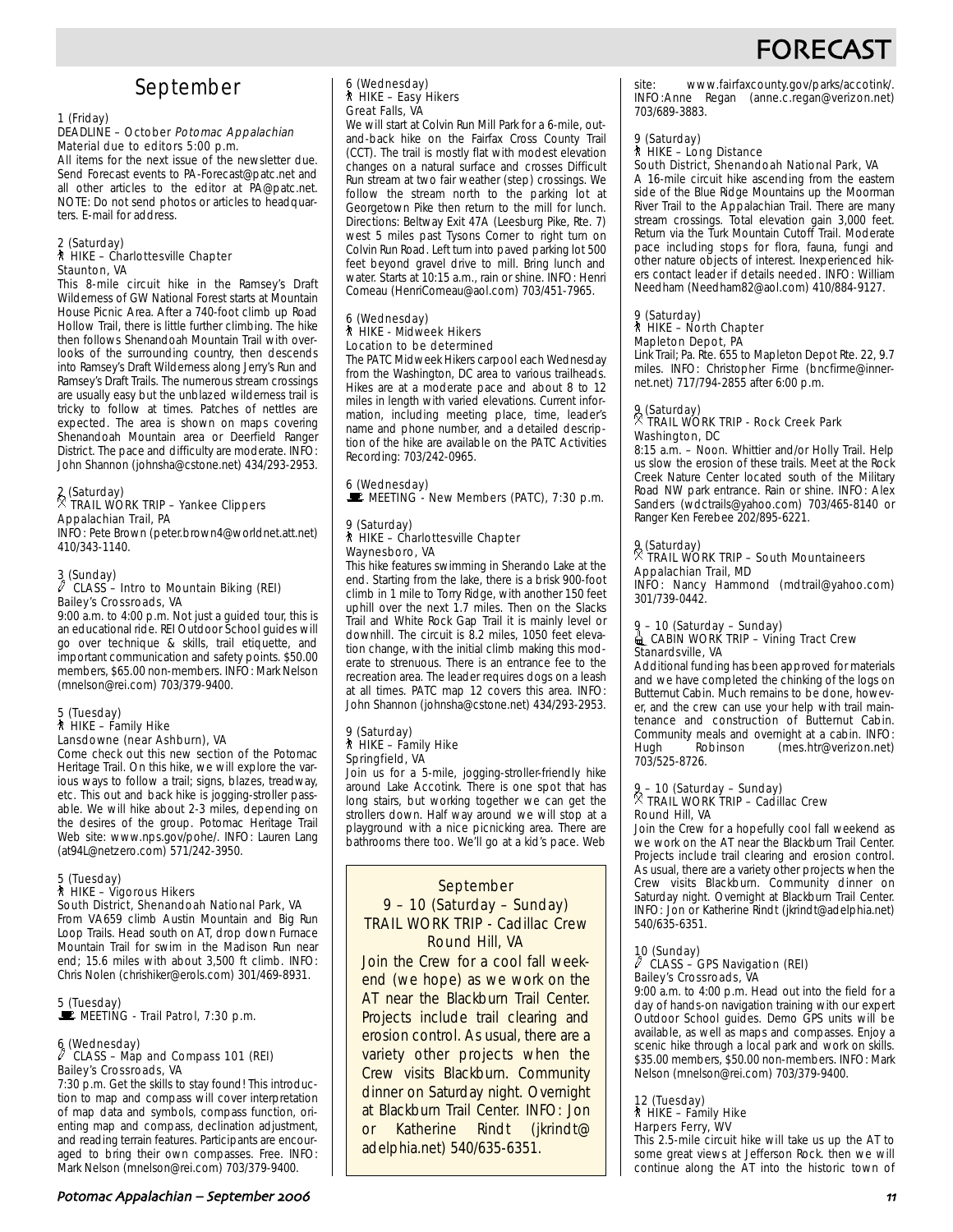# FORECAST

Harpers Ferry. The flat and scenic trails on Virginius Island, along the Shenandoah River, will complete the circuit. The trail is not jogging-stroller passable. INFO: Lauren Lang (at94L@netzero.com) 571/242-3950.

#### 12 (Tuesday) ` HIKE – Vigorous Hikers North District, Shenandoah National Park, VA

Overall Falls; from Thompson Hollow climb Overall Run, view the falls, continue to AT and Elkwallow, returning via Heiskell Hollow, 16 miles and 3,500 ft. climb. INFO: Chris Nolen (chrishiker@erols.com) 301/469-8931.

#### 13 (Wednesday) ` HIKE – Easy Hikers Annandale, VA

The Easy Hikers will hike 4-5 moderate miles around Lake Accotink beginning at Wakefield Park on Braddock Rd. at 10:15 a.m. Bring lunch and water. Directions: Exit the Beltway (I-495) at Braddock Rd. (Exit 54). Go west on Braddock Rd. and turn right at first right turn into Wakefield Park. Meet at first parking lot on the left. INFO: Shirley Rettig (shirley\_ rettig@yahoo.com) 703/836/0147.

#### 13 (Wednesday) ` HIKE - Midweek Hikers Location to be determined See Sept. 6 event for more information.

#### 13 (Wednesday)

MEETING - Mountaineering Section, 8:00 p.m.

#### 14 (Thursday) ` HIKE – After School Hike Leesburg, VA

We will hike around the interpretive trail in Balls Bluff Regional Park, branch off down to the Potomac River, then continue along the interpretive trail up to the bluff overlooking the Potomac, and Maryland farms beyond it. Towards the end of the hike, we will check out one of the smallest national cemeteries. This 1.5-mile circuit hike is jogging-stroller passable, barely, with some short, steep sections, roots, and rocks. This is designed as a family activity, so an adult must accompany children. Web site: www.nvrpa.org/ballsbluff.html. INFO: Lauren Lang (at94L@netzero.com) 571/242-3950.

#### 15 - 17 (Friday - Sunday) CABIN WORK TRIP - Argow Cabin South District, Shenandoah National Park, VA

Come help restore an old mid-1800s log cabin built by Confederate Soldier James Samuel Eaton. We will be replacing the old floor joists of the cabin and begin construction of the new privy. Communal meals for Sat. dinner, Sun. Breakfast and Sun. lunch for a minimal fee. INFO: Jeff Testerman (jtest@ ntelos.net) 434/589-2081.

#### 16 (Saturday) ` HIKE – Waterfall and Wildflower Series Columbia Furnace, VA

A 14-mile circuit in the on the Falls Ridge, Laurel Spur, Great North Mountain and Fat Mountain trails on Great North Mountain. Total elevation gain is 2,900 feet. PATC Map F. INFO: Jack Thorsen<br>(thorsen4@Juno.com) 703/339-6716 or (thorsen4@Juno.com) 703/339-6716 or William Needham (Needham82@AOL.COM) 410/884-9127.

#### 16 (Saturday)

MEETING - PATC Council, Blackburn, 9:30 a.m.



## 16 (Saturday) . TRAIL WORK TRIP – Yankee Clippers Tuscarora Trail, PA INFO: Pete Brown (peter.brown4@worldnet.att.net) 410/343-1140.

#### 17 (Sunday) ` HIKE – Sunday Hikers Washington, DC

And now, for something completely different. The Sunday Hikers will visit Glover-Archibold Park in the District, for a circuit hike of 8.1 miles, including Dumbarton Oaks Park, and Melvin Hazen Park. No pets. INFO: Vince Ferrari (vincentferrari@gmail.com) 301/249-2210.

## 17 (Sunday) . TRAIL WORK TRIP – West Chapter Frederick, MD

The first trail work event scheduled for fall 2006 will take place in Gambrill State Park. The weather will be cooler and the trails will still need maintenance. Continuation of the projects begun Aug. 27; water bar clearing, installation of cribbing to prevent/slow down lateral erosion of certain sections of the Black Trail and Blue Trail (Catoctin Trail). A few water bars may need to be installed at certain sections as well. Meet at 10:00 a.m. at the Nature Center. INFO: Dave Jordahl (westpatc@hotmail.com) 240/777-7741 or 304/876-7062.

#### 19 (Tuesday)  $\hbar$  HIKE – Family Hike Oakton, VA

We will hike the Northern section of the Cross County trail along the beautiful Difficult Run to where it joins the Potomac River. We will return along the Ridge Trail in Great Falls Park. We will picnic along the way. This 3-mile circuit hike is joggingstroller passable. Cross County Trail Web site: www.fairfaxcounty.gov/parks/cct/. INFO: Lauren Lang (at94L@netzero.com) 571/242-3950.

## 19 (Tuesday)

#### ` HIKE – Vigorous Hikers

Central District, Shenandoah National Park, VA Old Rag and White Oak Canyon; 14 miles and 4,500 ft climb. Enjoy the scramble up Old Rag, down to foot of White Oak for a second climb and return via Hollow. (chrishiker@erols.com) 301/469-8931.

## 20 (Wednesday) a CLASS – Ultra-light Backpacking (REI) Bailey's Crossroads, VA

7:30 p.m. Summer is over, school is open, the heat is gone and so are the crowds. Now is the time for some great hikes, rides and paddles along the back roads, trails and waterways of our region. Plan now to enjoy the crisp air and fall colors. We'll show you some great destinations, and provide some great tips to make your getaway more enjoyable! INFO: Mark Nelson (mnelson@rei.com) 703/379-9400.

#### 20 (Wednesday) ` HIKE – Easy Hikers Lothian, MD

Meet at 10:15 a.m. to hike 5-6 miles through the Jug Bay Wetlands Sanctuary and adjacent River Farm. Terrain includes some hills, forest, meadow and marsh habitat. Special feature: a half-mile hike through tidal wetlands along the narrow bed of a former RR track, for stunning view of the Patuxent River. More information from: www.jugbay.org. Directions: Take Beltway Exit 11 (Penna. Ave.-Rte. 4) east/south toward Upper Marlboro. Follow Rte. 4 east/south for 10.5 miles to the Plummer Lane exit (this is 3 miles east of Rte. 301 and 1.5 miles east of the Patuxent River). Exit right at Plummer Lane and go 0.5 miles, turning right on Wrighton Rd. Continue on Wrighton for 0.5 miles to Sanctuary entrance on left. Entrance fee \$3 (\$2 for seniors). 25 person limit, reservations required. INFO: Nancie Coan (nanco4000@yahoo.com) 202/338-4580.

#### 20 (Wednesday) ` HIKE - Midweek Hikers Location to be determined

See Sept. 6 event for more information.

#### 20 (Wednesday)  $\mathbf{E}$  MEETING - West Chapter Frederick, MD

The fall meeting of the Chapter will take place at 7:00 a.m. in the Tea Room of Gambrill State Park at the High Knob use area. This will be a joint meeting with the Gambrill State Park Trails Coalition which includes user groups, sponsors, and trail maintainers not directly affiliated with PATC, but with an interest in maintaining and protecting the Park's trail system. INFO: Dave Jordahl (westpatc@hotmail.com) 240/777-7741 or 304/876-7062.

## 23 (Saturday)

#### ` HIKE – Charlottesville Chapter South District, Shenandoah National Park, VA

This 9.6-mile circuit hike starts at Blackrock Gap, and climbs to a rocky outcropping at Blackrock with clear views of the Shenandoah Valley. Then we will head out to Trayfoot Mountain, and descend to Paine Run. The final ascent will be along Paine Run Trail. There are two crossings of Paine Run which usually involve rock hopping but could require wading if there is heavy rain. Moderate pace, but the hike is described as strenuous, with 2,200 feet elevation change. PATC map 11 covers the area. Pets must be on a leash at all times. This hike was the first hike held by the Charlottesville Chapter, twenty years ago on roughly the same week. INFO: John Shannon (johnsha@cstone.net) 434-293-2953.

#### 23 (Saturday) ` HIKE – Family Hike Paris, VA

Please join us for a hike in Sky Meadows State Park. It is a beautiful park with great views. We will do a 3.7 mile loop at a kid's pace. There are some steep stretches on the trail. Not jogging-stroller passable. Web site: www.dcr.state.va.us/parks/skymeado.htm. INFO: Anne Regan (anne.c.regan@verizon.net) 703/689-3883.

#### 23 (Saturday) ` HIKE – In-Between Hikers Fort Valley, VA

Massanutten Kennedy Peak Trail, Fort Valley, VA. Approximately 5.2 miles (not a circuit hike). Easy pace and spectacular views. INFO: Betsy Fowler (betsy.fowler@ngc.com) 703/403-2919 or 540/933-6136.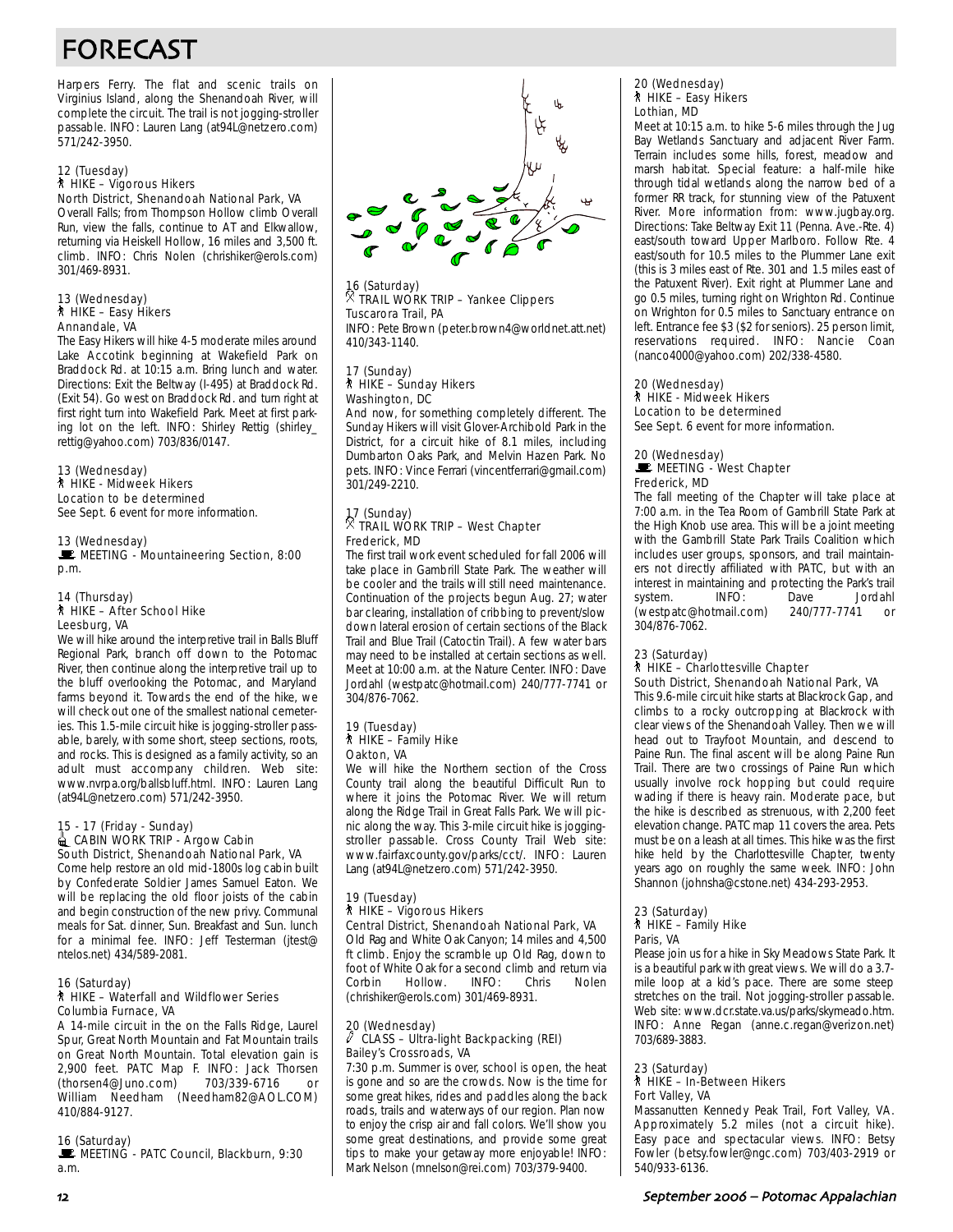# **FORECAS**

## 23 (Saturday) ` HIKE – Tuscarora Trail Series Siler, VA

Siler Country Store to VA 689. 7.6 miles-easy hike. Elevation change of 200 feet. This out and back hike will take us through various farms and fields on private lands. There will be a nice view of Cacapon Mountain and Great North Mountain near the campsite at Dresel Wayside. INFO:<br>Jason Rainville (superiasonr@hotmail.com) (superjasonr@hotmail.com) 304/262-0994.

## 23 (Saturday) . TRAIL WORK TRIP – South Mountaineers Appalachian Trail, MD

INFO: Nancy Hammond (mdtrail@yahoo.com) 301/739-0442.

## 23 – 24 (Saturday – Sunday) a CLASS – Trail Maintainers Workshop North District, Shenandoah National Park, VA

New and prospective trail overseers, come learn trail maintenance skills from SNP trail professionals and PATC trail crew leaders. The workshop will be held at Mathews Arm Campground. \$20 registration fee. See advertisement elsewhere in the PA. INFO: Dick Dugan (rdugan@frontiernet.net) 304/856-3511.

# 23 – 24 (Saturday – Sunday)<br>
SPECIAL EVENT – NSV Chapter Fort Valley, VA

Northern Shenandoah Valley Chapter retreat at Glass House, Fort Valley, Va. Meeting and potluck dinner on Saturday night. INFO: Betsy Fowler<br>(betsy.fowler@ngc.com) 703/403-2919 or (betsy.fowler@ngc.com) 703/403-2919 or 540/933-6136.

## 24 (Sunday) . TRAIL WORK TRIP – Massanutten Mountain Luray/New Market, VA

Help pitch in to help improve some of the great scenic trails in the Massanutten Mountain South District of the George Washington National Forest. We will meet at the Fridley Gap Parking Area at the end of SR 868 at 9:45 a.m. We will work on Fridley Gap Trail from the Massanutten Mountain South Trail to Martin Bottom Trail. Experience is unnecessary. Training and tools can be provided. Please bring your lunch, water, appropriate clothing, and leather gloves. Please check before going to the meeting site. I can provide you with the exact location of the trail we will be working on as the date approaches. INFO: Tate Heuer (tate@wth2.com) 202/255-6055.

#### 26 (Tuesday) ` HIKE – Vigorous Hikers Luray, VA

Camp Roosevelt Area of GW National Forest. Gap Creek, Scothorn Gap, Massanutten and Stephens Trails. 18 miles and 3,300 ft climb with 15-mile option. INFO: Chris Nolen (chrishiker@erols.com) 301/469-8931.

26 (Tuesday)<br>■ MEETING - Shenandoah Mountain Rescue Group (Business meeting), 7:30 p.m.

#### 27 (Wednesday) ` HIKE – Easy Hikers Burke, VA

Five level miles around Burke Lake. Meet at 10:15 a.m. From the Beltway, exit west onto Braddock Rd. Move to ward the left, and in 1.9 miles from the Beltway, the lane you are in becomes one of a pair of left-turn lanes onto Burke Lake Rd (Rte. 645). Stay with it - don't worry about the misleading sign before the preceding left. Go 4.7 miles, left onto Ox Rd. (Rte. 123). In 0.5 miles (after Golf Center), turn left into Burke Lake Park. Follow signs to the marina. Bring lunch and water. INFO: Sue King 703/356-6659.

27 (Wednesday) ` HIKE - Midweek Hikers Location to be determined See Sept. 6 event for more information.

#### 28 (Thursday) ` HIKE – After School Hike Comus, MD

Come hike to the top of this monadnock (a mountain that remains after the erosion of the surrounding land.) This 1.5-mile circuit hike has some kid sized rock scrambles, and good views from the top. The trail is rocky and steep in places. We will climb up to the summit via the Sunrise Trail, hike down the A.M. Thomas Trail, and Northern Peaks Trail to the Bill Lambert Overlook, then return to our cars via the Mountain Loop Trail. The trail is not jogging-stroller friendly. If you would like, bring along a picnic dinner to enjoy at the picnic area near the parking lot. This is designed as a family activity, so an adult must accompany children. Web site: www.sugarloafmd.com/. INFO: Lauren Lang (at94L@netzero.com) 571/242-3950.

# 30 (Saturday)<br>
SPECIAL EVENT – Trail Talkers McLean, VA

Come to the Celebrate Virginia event. Virginia-made food and beverages; arts and crafts; entertainment; and door prizes. Check it out at www.mcleancenter.org. We have one volunteer and could use another. INFO: Linda Rudy (lindarudy@att.net) 304/636-8557.

# **October**

#### 1 (Sunday) DEADLINE – November Potomac Appalachian Material due to editors 5:00 p.m.

All items for the next issue of the newsletter due. Send Forecast events to PA-Forecast@patc.net and all other articles to the editor at PA@patc.net. NOTE: Do not send photos or articles to headquarters. E-mail for address.

#### 1 (Sunday) ` HIKE – Sunday Hikers Seneca, MD

The Sunday Hikers will be visiting the Seneca Creek Greenway Trail for a 9-mile hike of easy to moderate difficulty. The trail follows Great Seneca Creek from its confluence with the Potomac River at Riley's Lock all the way to Rte. 355. We'll be hiking just from Riley's to Rte. 118, taking in such sites as Poole's General Store and the Black Rock Mill along the way. A volunteer for a car shuttle will be needed to complete this one-way hike. No pets. INFO: Vince Ferrari (vincentferrari@gmail.com) 301/249-2210.



# 1 (Sunday) . TRAIL WORK TRIP – South Mountaineers Appalachian Trail, MD

INFO: Nancy Hammond (mdtrail@yahoo.com) 301/739-0442.

#### 3 (Tuesday) ` HIKE – Family Hike Leesburg, VA

This kid-friendly 2-mile circuit hike is jogging-stroller passable, with some short, steep sections, and roots. We will make cereal necklaces at the trailhead to munch along the way. The trail winds through the forest, with some views of the Potomac River. INFO: Lauren Lang (at94L@netzero.com) 571/242-3950.

## 3 (Tuesday)

## ` HIKE – Vigorous Hikers

#### Central District, Shenandoah National Park, VA

Climb Buck Hollow to the AT south to Pinnacles, return via upper Hannah Run Trail and Hazel River Trail to White Rocks then bushwhack 1.5 miles down the old wagon road. 14 miles 3,500 ft. climb. INFO: Chris Nolen (chrishiker@erols.com) 301/469-8931.

3 (Tuesday)<br>■ MEETING - Trail Patrol, 7:30 p.m.

## 4 (Wednesday)

` HIKE - Midweek Hikers Location to be determined See Sept. 6 event for more information.

4 (Wednesday)  $\blacksquare$  MEETING - New Members (PATC), 7:30 p.m.

# 5  $\frac{5}{5}$  7 (Thursday – Saturday)<br> $\frac{5}{50}$  SPECIAL EVENT – Trail Talkers Elkins, WV

Come join us as a Trail Talker at the annual Mountain State Forest Festival. We have one person signed up but could use some more help with this event that draws up to 100,000 people. Parade, carnival, crafts, food, concerts and lots more. See www.forestfestival.com for schedule of events and photos from last year's festival. INFO: Linda Rudy (lindarudy@att.net) 304/636-8557.

#### 7 (Saturday) ` HIKE – Family Hike Comus, MD

Join us at Sugarloaf Mountain. This 1.5-mile circuit hike has some fun rock scrambles, and good views from the top. Kids can get the feel of being on top of something. The trail is rocky and steep in places. We will climb up to the summit via the Sunrise Trail, hike down the A.M. Thomas Trail, and Northern Peaks Trail to the Bill Lambert Overlook, then return to our cars via the Mountain Loop Trail. Because of the steep rocky parts the trail is not jogging-stroller friendly. Web site: www.sugar-<br>loafmd.com/. INFO: Anne Regan loafmd.com/. INFO: Anne Regan (anne.c.regan@verizon.net ) 703/689-3883.

# 7 (Saturday)<br>第 SPECIAL EVENT – Trail Talkers Frederick, MD

We need Trail Talkers at In The Street, Steeplechase's Mile Run; parade; music; food; beer & wine sampling; plus art activities for kids and adults. Call 301/694-2489 for information. INFO: Linda Rudy (lindarudy@att.net) 304/636-8557.

## 7 (Saturday) . TRAIL WORK TRIP – Yankee Clippers Appalachian Trail, PA

INFO: Pete Brown (peter.brown4@worldnet.att.net) 410/343-1140.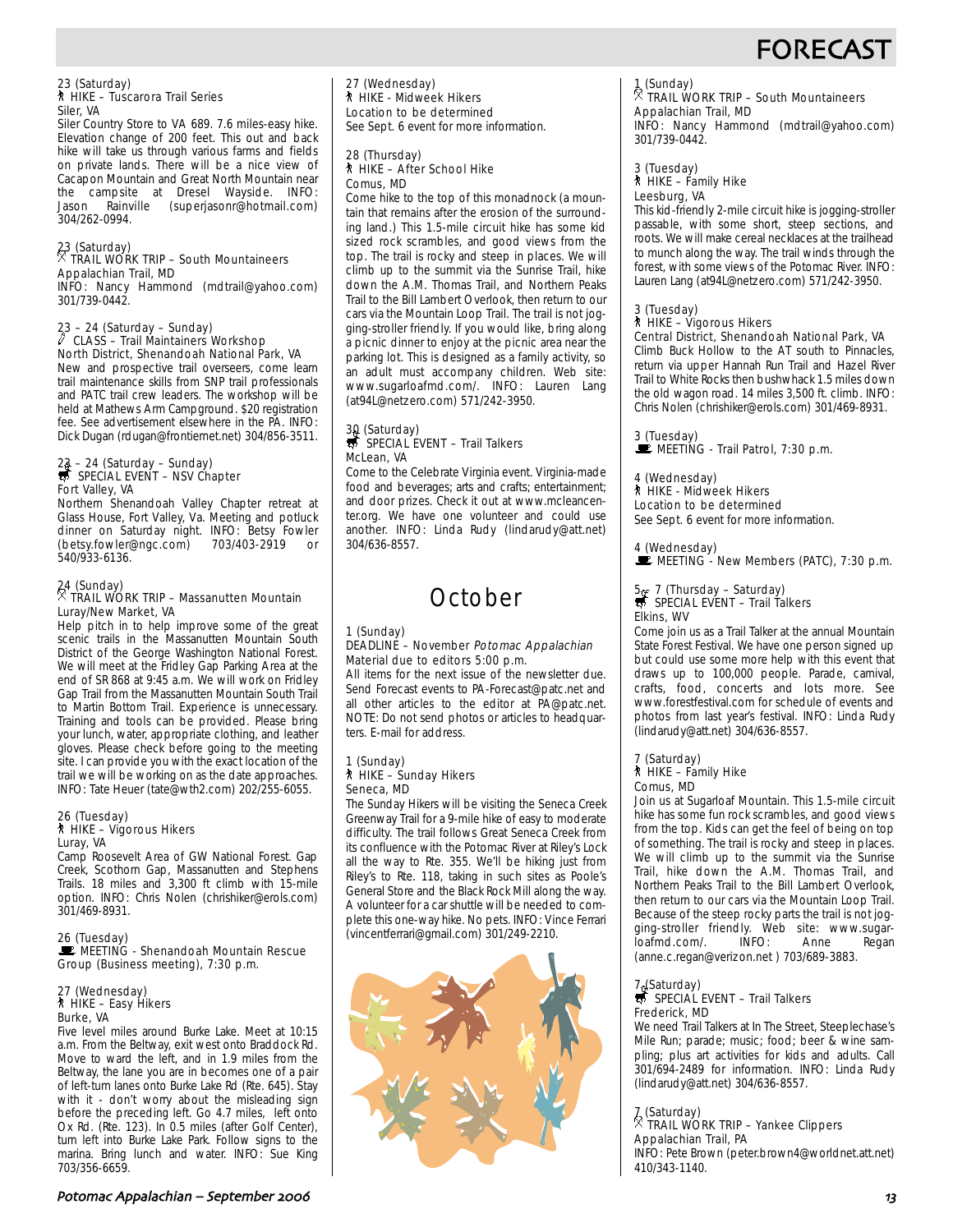# FORECAST



## 7 – 8 (Saturday – Sunday) a CLASS – Wilderness First Aid (WSC) Alexandria, VA

A program of the Wilderness Safety Council, this eighteen-hour class includes classroom study, hands-on practice, and results in a two-year certification. The cost is \$160. More information and registration at: http://wfa.net. INFO: Christopher Tate 703/836-8905.

# 7  $\frac{7}{57}$  8 (Saturday – Sunday)<br> $\frac{1}{57}$  SPECIAL EVENT – Trail Talkers Berkeley Springs, WV

Join us at the 33rd Annual Apple Butter Festival. There'll be a parade, games, contests, arts & crafts, food, entertainment and, of course, lots of apple butter. See www.berkeleysprings.com for details. INFO: Linda Rudy (lindarudy@att.net) 304/636-8557.

# 9 (Monday) ` HIKE – In-Between Hikers Great Falls, VA

A Columbus Day one-way and scenic 7.5 mile hike from Leigh Mill Rd. to Fairfax CCT terminus at the Potomac River in Great Falls Park, and then partly hilly along riverfront in that park and Riverbend Park. Car shuttle required. Joint event with Sierra Club MWROP. Bring lunch and water. Dine with a Great Falls view. Pets not allowed. Meet at 9:30 a.m. at Riverbend Park visitor center. INFO: Henri Comeau (HenriComeau@aol.com) 703/451-7965.

#### 10 (Tuesday) ` HIKE – Vigorous Hikers Central District, Shenandoah National Park, VA

Ascend the Jones Mountain Trail to Bear Church Rock, continuing to Cat Knob, returning on the Fork Mountain, Staunton River Trail with options up to 18 miles and 4,300 feet of elevation gain. INFO: Chris Nolen (chrishiker@erols.com) 301/469-8931.

10 (Tuesday)<br>■ MEETING - PATC Council, 7:00 p.m.

#### 11 (Wednesday) ` HIKE - Midweek Hikers

Location to be determined See Sept. 6 event for more information.

#### 11 (Wednesday)

MEETING - Mountaineering Section, 8:00 p.m.

# 13 - 15 (Friday - Sunday)<br>Le CABIN WORK TRIP - Argow Cabin South District, Shenandoah National Park, VA

Come help restore an old mid-1800s log cabin built by Confederate Soldier James Samuel Eaton. We will be replacing the old floor joists of the cabin and begin construction of the new privy. Communal meals for Sat. dinner, Sun. Breakfast and Sun. lunch for a minimal fee. INFO: Jeff Testerman (jtest@ntelos.net) 434/589-2081.

## 14 (Saturday) . TRAIL WORK TRIP – Rock Creek Park Washington, DC

8:15 a.m. – noon. Our next to last trip of the year. Don't miss your chance to do some work on the trails in 2006. Meet at the Rock Creek Nature Center located south of the Military Road NW park entrance. Rain or shine. INFO: Alex Sanders (wdctrails@yahoo.com) 703/465-8140 or Ranger Ken Ferebee 202/895-6221.

#### 15 (Sunday) ` HIKE – North Chapter Cowens Gap, PA Rte. 475 to Tuscarora Trail, 14.4 miles. INFO: Firme (bncfirme@innernet.net) 717/794-2855 after 6:00 p.m.

#### 17 (Tuesday) ` HIKE – Vigorous Hikers Central District, Shenandoah National Park, VA

Climb Leading Ridge Trail to the AT south to lunch at Corbin Cabin. Then climb Indian Run Trail to return via Crusher Ridge. 18 miles with 4,000 ft climb. INFO: Chris Nolen (chrishiker@erols.com) 301/469-8931.

#### 18 (Wednesday) ` HIKE - Midweek Hikers

Location to be determined See Sept. 6 event for more information.

## 20 – 22 (Friday– Sunday)<br>
SPECIAL EVENT – Trail Talkers Millwood, VA

Trail Talkers needed at the Shenandoah Valley Balloon and Wine Festival. For more information, see www.historiclongbranch.com. INFO: Linda Rudy (lindarudy@att.net) 304/636-8557.

# 21 (Saturday) . TRAIL WORK TRIP – North District Hoodlums North District, Shenandoah National Park, VA

Come help the North District Hoodlums do some tread work in the Park! The Hoodlums trail crew works on the Appalachian Trail and the blue-blazed trails in the north section of Shenandoah National Park. After a day of hard work, we'll enjoy the camaraderie of fellow trail workers with an Octoberfest meal. Come for the day, stay for dinner, and camp overnight if you wish. Or just come out and work with us during the day. Newcomers are always welcome! We'll meet at Piney River Ranger Station, MP 22 on Skyline Drive, at 9:00 a.m. on Saturday morning. INFO: Dick Dugan (rdugan@frontiernet.net) 304/856-3511.

# 21 (Saturday) . TRAIL WORK TRIP – Yankee Clippers

#### Tuscarora Trail, PA INFO: Pete Brown (peter.brown4@worldnet.att.net)

410/343-1140.

# 21 – 22 (Saturday – Sunday)<br>₩ SPECIAL EVENT – Wilderness Weekend Shenandoah National Park, VA

Enjoy fall foliage and help raise visitor awareness, knowledge and appreciation of designated wilderness by volunteering at Shenandoah's 6th annual Wilderness Weekend - the 30th anniversary of Shenandoah's wilderness designation. We'll set up at strategic Skyline Drive overlooks that view Shenandoah Wilderness with displays, maps and information to talk with visitors about the existence and values of PATC and wilderness. On-the-job training provided. No prior experience needed. Volunteer for one day or two. INFO: Catherine Pipan (cpipan@cox.net) or Laura Buchheit (laura\_buchheit@nps.gov).

## 22 (Sunday) . TRAIL WORK TRIP – Massanutten Mountain Luray/New Market, VA

Help pitch in to help improve some of the great scenic trails in the Massanutten Mountain South District of the George Washington National Forest. We will meet in the parking lot of the the Forest Service Visitors Center on Hwy 211 at 9:30 a.m. Experience is unnecessary. Training and tools can be provided. Please bring your lunch, water, appropriate clothing, and leather gloves. Please check before going to the meeting site. I can provide you with the exact location of the trail we will be working on as the date approaches. INFO: Tate Heuer (tate@wth2.com) 202/255-6055.

## 22 (Sunday) . TRAIL WORK TRIP – South Mountaineers Appalachian Trail, MD

INFO: Nancy Hammond (mdtrail@yahoo.com) 301/739-0442.

## 24 (Tuesday)

#### ` HIKE – Vigorous Hikers Wardensville, WV

In GW National Forest, From Waites Run north on County Line Trail to shelter, down to Wilson Cove Trail, looping around via Old Mail Path, Tuscarora Trail and Pond Run Trail; 16 miles and 3,600 ft. climb. INFO: Chris Nolen (chrishiker@erols.com) 301/469-8931.

#### 25 (Wednesday) ` HIKE - Midweek Hikers

Location to be determined See Sept. 6 event for more information.

#### 28 (Saturday) ` HIKE – Tuscarora Trail Series Gore, VA

Gore to the Pinnacle. 8.3 miles-strenuous hike. Elevation change of 2,300 feet. This hike will take us to the Pinnacle area which contains a shelter and a great view looking towards West Virginia. We'll then backtrack a bit to the Biby Trail to lead us to our cars. INFO: Jason Rainville (superjasonr@ hotmail.com) 304/262-0994.

## 28 (Saturday) . TRAIL WORK TRIP – Cadillac Crew Great Falls, MD

Join the crew to work on the Billy Goat Trail. Overseer Georgeann Smale needs help to repair sections of the trail due to erosion or over use. Potluck supper at nearby pavilion to close out a fun work trip. INFO: Jon or Katherine Rindt (jkrindt@adelphia.net) 540/635-6351.

## 28 (Saturday) . TRAIL WORK TRIP – Rock Creek Park Washington, DC

8:15 a. m. to noon. Our last trip of 2006. Come out in the morning for the trails and join us afterward for our year-end thank you party. Meet at the Rock Creek Nature Center located south of the Military Road NW park entrance. Rain or shine. INFO: Alex Sanders (wdctrails@yahoo.com) 703/465-8140 or Ranger Ken Ferebee 202/895-6221.

#### 28 – 29 (Saturday – Sunday)  $\ell$  CLASS – CPR/AED/Wilderness First Aid Vienna, VA

9:00 a.m.-5:00 p.m. This two-day class provides American Heart Association certification in Adult CPR, AED, and Basic First Aid. The second day the student will learn American Safety and Health Institute (ASHI) Basic Wilderness First Aid. All certifications are valid for two years. Cost of the class is \$120 for Trail Patrol Members and \$130 for Non-Trail Patrol Members. Pre-Registration is required by Oct. 20. Go to www.patc.net/volunteer/trailpatrol.com for more information and the registration form. INFO: Saleena DeVore (tp1staid@patc.net) 540/972-8394.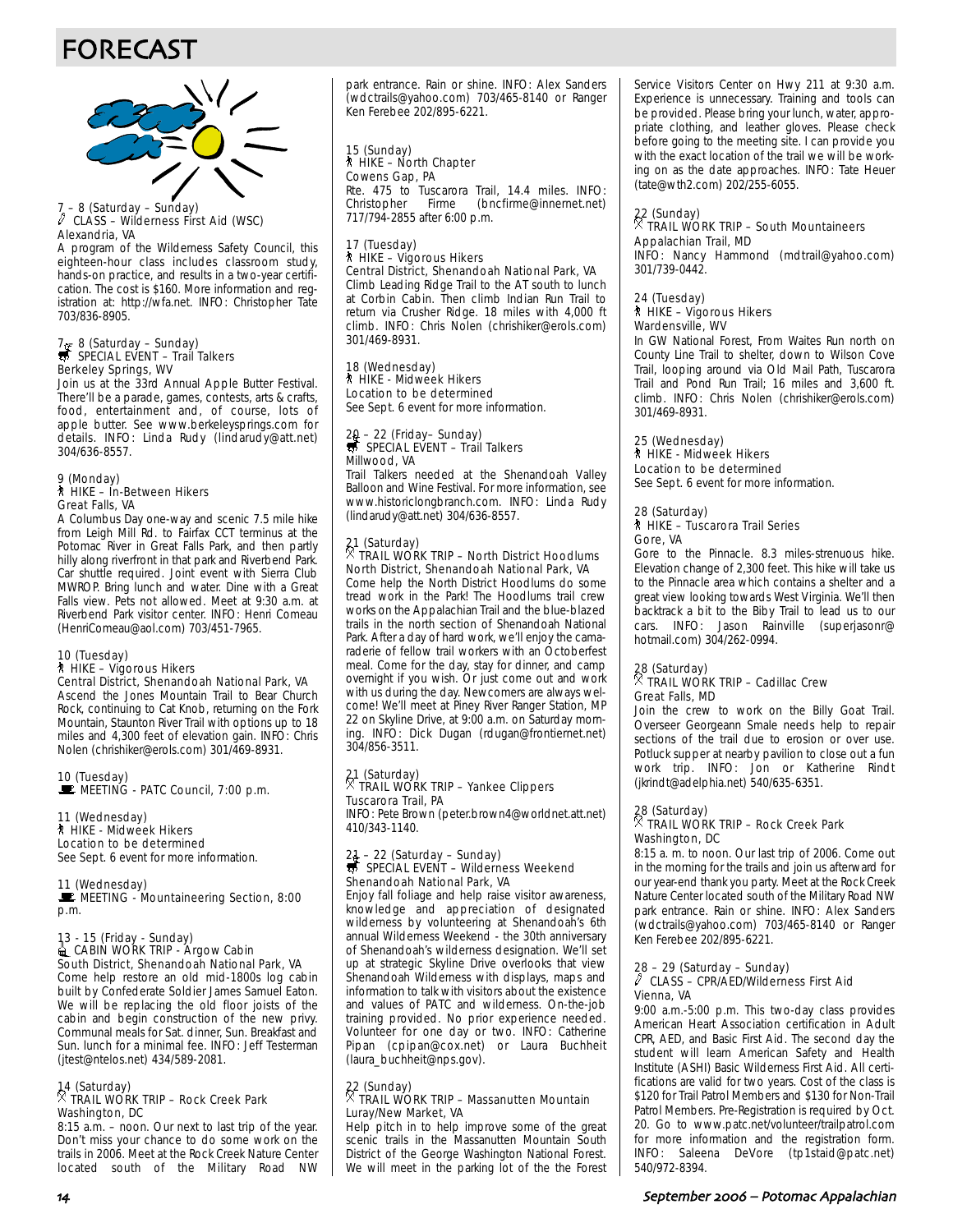# Events in PATC's, ATC's Backyard

# **Hike Harpers Ferry on September 30, 2006**

The Appalachian Trail Conservancy and Harpers Ferry Main Street, in conjunction with Harpers Ferry National Historic Park will sponsor Hike Harpers Ferry again this year in celebration of National Public Lands Day. This will be a *fee free* day and parking in the visitors' center lot on Rt. 340 will be waived for the day. Approximately seven hikes are currently being planned. Hike leaders, volunteers, and hikers are needed. Information tents will be set up. For further information please contact Katherine Edelen at 304/535-6331, ext. 123 or by e-mail at kedelen@appalachiantrail.org.

# **Appalachian Trail Conservancy to Hold Holiday Open House December 2, 2006**

The Appalachian Trail Conservancy will hold its 3rd annual holiday open house on Saturday, Dec. 2, in conjunction with Harpers Ferry Old Tyme Christmas and Harpers Ferry National Historic Park activities. Homemade cookies, cider and coffee will be served at the Appalachian Trail Visitors Center in Harpers Ferry.

*—Katherine Edelen, Corporate Relations Manager, ATC*

# Combined Federal Campaign 2006

PATC Agency Number  $7956$ *Make Your Contribution Count!*

PATC is participating again this year in the Combined Federal Campaign of the National Capital Area. Please consider a donation to PATC. The fund will be active through December. Thank you for your support, and thanks to the members who contributed via the CFC last year.

*It's for a good cause!*

# FORECAST

#### 28 – 29 (Saturday – Sunday)  $\overline{R}$  TRAIL WORK TRIP – Shenandoah Bartenders Central District, Shenandoah National Park, VA

Warm days paired with cool nights, and what could be better than doing some honest labor on SNP's finest - Old Rag's Ridge Trail. We plan to do some bar tending, and other trail maintenance, as well as enjoy the season with some Halloween fun. Come out for either day, or better yet, join the crew for a backpack overnight. Overnighters should bring a dessert and your favorite ghost story to share. No experience in trail work necessary. We will train you, but first timers should call Cathie evenings Mon-Thur. INFO: Cathie Cummins (Cathie@wfa.net) 703/631-7421.

## 31 (Tuesday)

## ` HIKE – Vigorous Hikers

## Central District, Shenandoah National Park, VA

Climb Corbin Mountain, run down Indian Run, follow Nicholson Hollow up to the AT, see Stony Man summit, return via Corbin Hollow. About 15.5 miles and 3,500 ft climb. INFO: Chris Nolen (chrishiker@erols.com) 301/469-8931.

## 31 (Tuesday)

**WEETING - Shenandoah Mountain Rescue Group (Business meeting),** 7:30 p.m. ❏

Potomac Appalachian Trail Club - Trail Patrol presents

# **Backpacking 101**

# *An Introductory Backpacking Course*

A second chance in 2006 to take this popular class. The class provides those persons, 18 years and older, who have moderate or no backpacking experience with the opportunity to expand their enjoyment of the outdoors through the practice of backpacking. The class provides basic instruction in equipment selection and use, information and techniques to enhance safety and comfort, and Leave No Trace methods to protect our fragile backcountry environment. It also provides more experienced backpackers an opportunity to hone or renew their skills and adapt their backpacking techniques to the Leave No Trace wilderness ethic. The students will then use their new skills on an overnight backpacking trip accompanied by experienced backpacking instructors.

## Introduction Night

Sept. 11, (Monday), 7:30 – 9:30 p.m. Headquarters, 118 Park Street, SE, Vienna, Va. Instructional Weekend Sept. 16 - 17, 8:00 a.m. Sat. – 4:00 p.m. Sun. Prince William Forest Park, Triangle, Va. (Sat. overnight car camping in campground encouraged but not required) Overnight Backpacking Trip Oct. 7 - 8, 2006 (Sat. - Sun.), Trip destination and times TBD \$75 PATC Members; \$95 Non-Members For more information, contact John Bridges 703/726-0188, TPBackpack@patc.net

Potomac Appalachian Trail Club - Trail Patrol presents **Backpacking 202**

*How to Plan and Enjoy a Backcountry Outing An Intermediate Course Focused On Planning Small Group Trips*

Working in groups of eight or fewer, participants can expand or renew their skills by planning and executing a three-day group backpacking trip. The course covers equipment selection and use, route planning, food planning, safety and comfort in challenging conditions, and Leave No Trace (LNT) principles. Experienced instructors facilitate group planning sessions and accompany the weekend trip.

## Group Planning Sessions

Three Monday nights, 7:30-10:00: Sept. 11, 18, and Oct. 2 Headquarters, 118 Park Street, SE, Vienna, Va.

## Weekend Outing – Location TBD

Three days, two nights: Columbus Day weekend, Oct. 7 - 9 \$40.00 PATC Members; \$55.00 non-members

Pre-registration is required. Applicants must know the basics and have some backpacking experience. To receive a registration form and for all other information, call or e-mail John Bridges: 703/726-0188, TPBackpack@patc.net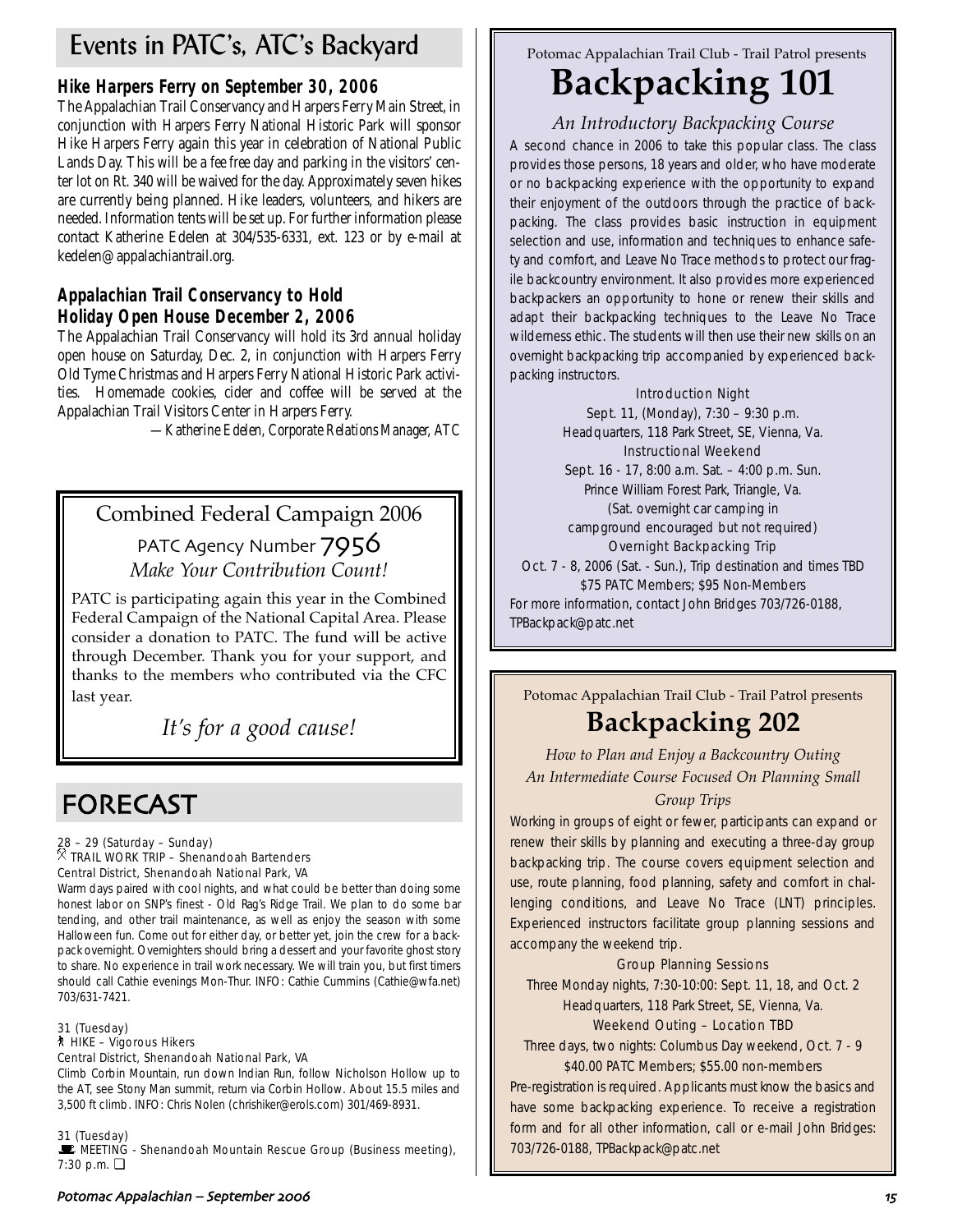# **Trailhead**

The heavy rains in the latter part of June didn't damage as many trails as it could have. Thanks to the extended period over which the rain fell and to the many erosioncontrol devices installed by overseers and trail crews over the years, trail damage was limited. Let's hope the rest of summer and the hurricane season are kind to us.

Heidi Forrest, PATC trails coordinator, reminds the trails community to submit outstanding work reports by the end of September for our annual report to partners. The volunteer hours you contribute serve for more than personal satisfaction.

# **Hoodlums Finish AT Relo**

On their worktrip in July the SNP North District Hoodlums put the finishing touches on the relocation of the AT on Hogback Mountain. Another 20 buckets of dirt were added to the tread, making a total of 64 buckets of dirt moved from the Piney River area to improve the new trail on Hogback. "Master blazer" Jon Rindt and his able assistant, Steve Osbrach, completed the marking of the new trail section while the rest of us closed off the old section of trail and said goodbye to the unsightly cell phone tower that AT hikers will no longer see. Then, with a "ribbon cutting ceremony" at both ends of the relocation, we dedicated the new trail section with a bottle of champagne and much picture taking.

Everyone agreed that by this time next year it will be hard to see where the old trail section was. Finishing the project by mid-day, most of the Hoodlums had time in the afternoon to visit their own trail sections for a little weeding and waterbar cleaning. Then in the evening we all met up again for a BBQ dinner at Indian Run Maintenance Hut to celebrate the completion of the relocation project. Three Hoodlums, Wayne Limberg, Dave Nebhut, and Steve Osbrach, deserve a lot of credit for having done the majority of work on this project, starting with the Shenandoah Trail Crew in May, and then helping to finish the project on Hoodlums' worktrips. Also, hats off to the NPS staff for pushing and persevering over 5 years to get the go-ahead so we could accomplish this relocation of the AT.

# **SNP South Side Trails**

DM Pete Gatje has found a great new overseer to replace Larry Baldwin on the lower Gap Run and Rocky Mount Trail sections. Her name is Claire Whitenack and she is a recent UVA graduate. Claire is so enthusiastic that she wants to join Dave Feller's PATC summer work crew in mid-August. Pete is impressed that she attained a perfect verbal SAT score before entering UVA. One minor problem may be that she plans to thru-hike the AT starting in February, so he may have to ask some of the other overseers to help out on her trail sections until she returns.



Hoodlums Trail Crew open the AT relocation on Hogback Mountain in SNP North District. After many hours of work this year, crew celebrated with a ribbon cutting and a few sips of Champagne



Hogback Relocation Ceremony

# **Two Projects For Blue and White**

The Blue and White Crew began two projects in July. Alpha Squad headed to the lower trailhead of the Buck Hollow Trail, where they started construction of a new stream crossing across the Thornton River. The old crossing was still intact, but deep water on the Thornton tended to make it unusable after moderate rainstorms. President of the Canadian Chapter of the B&W Crew, Kurt Fisher, was able to fly in for the occasion, and aided Patrick, Uli, and Melanie in Saturday's efforts.

Squad Zeta headed south to the Bearfence Rock Scramble, where they began a tread rehab project on the AT. Hal Hallett headed the locust-harvesting operation while other crew members cut new sidehill and installed a variety of industrial-grade erosion-control devices. Ridgerunner John Hedrick joined the group for lunch. After vittles, Snow and Holland donned chaps and launched their twilight blowdown and snipe hunt.

Saturday evening found the crew reunited on the Pinnacles lawn, grilling burgers and mulling the enduring mysteries (whither the Barn?, whence the "fanny"?).

# **Rock Creek Recovery**

As some of you might have read, D.C. had a touch of stormy weather in late June. Metro stations and government buildings were flooded, there were widespread power failures and more than a few autos became rather expensive rafts as rapidly rising streams overtopped their banks. Rock Creek Park was not spared. Stretches of Beach Drive remained closed into July and several trails were damaged by the heavy rains. PATC overseers leapt into action and checked their trails soon after-<br>ward, clearing blowdowns, cleaning water-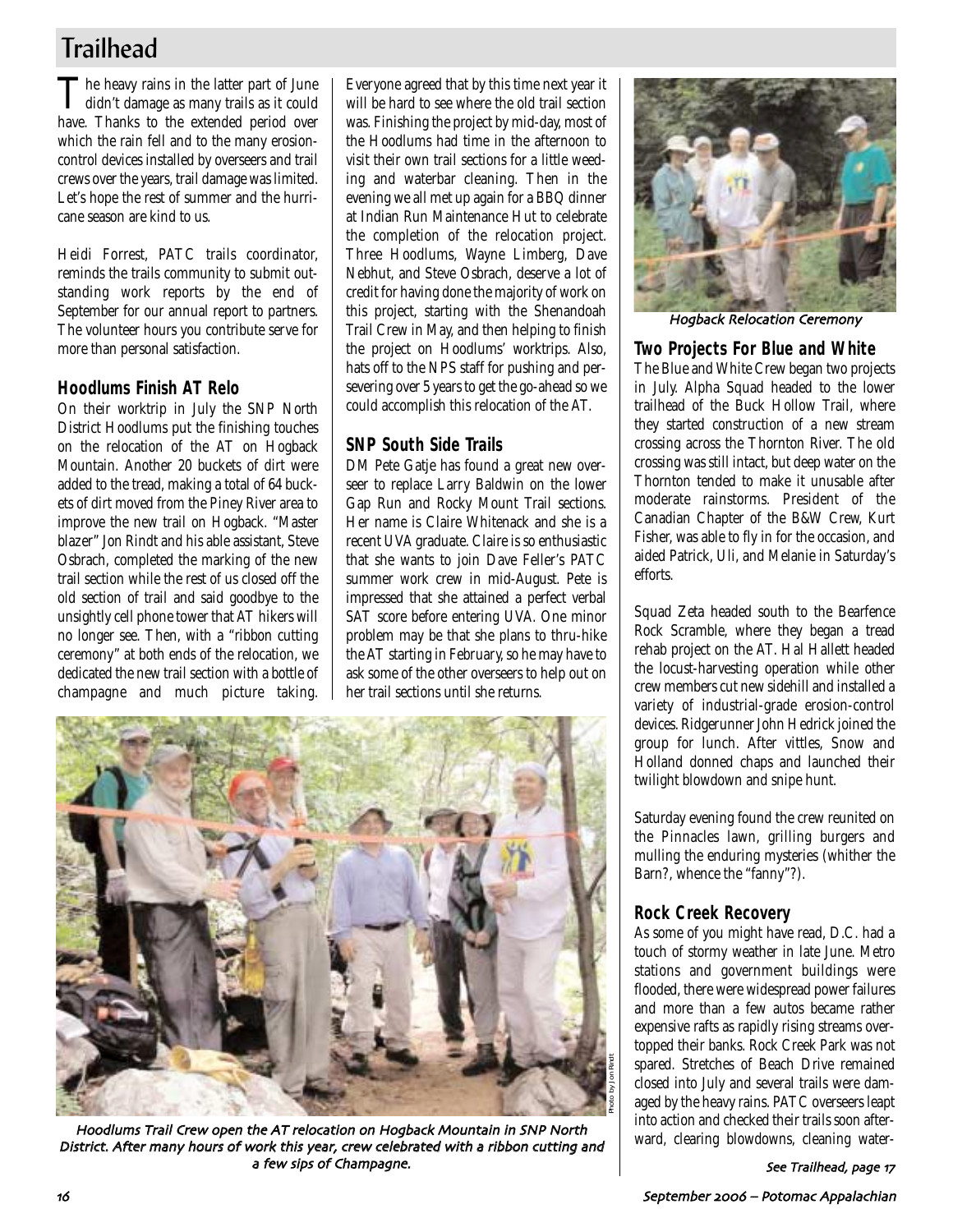#### Trailhead, from page 16

bars, and reporting significant damage. Thanks to their efforts and those of the Park Service, the impact of the floods on our trails was minor.

Several courageous volunteers braved the July heat on a Saturday morning to continue our ongoing work on the Whitehaven Trail. Overseer Jack Everett and Ranger Ken Ferebee led the Rock Creek Trail Crew as they installed new waterbars and checkdams, repaired those damaged in June's deluge and laid down new fill. Thanks to all who came out and assisted us.

# **Mutton Hollow District**

During their May, June, and July monthly work trips to the Vining Tract, tract crew members, who are also overseers of the various trails in the Mutton Hollow District, devoted over 100 hours to the five miles of trails within their jurisdiction. Numerous blow-downs were cleared and a frontal assault was launched on the weed-choked trails. Among those who participated were District Manager Hugh Robinson, Lauren Lang, Marilyn Stone, Ken and Pam Williams, Dave and Karen Pugh, Steve Weiss, Amy Crumpton, Roseann Freese, Jim Denham, and Andy Johnson. The overseers teamed up to work the trails, attacking those that were in most need of attention. Trails worked on over the three trips were Andy's Overlook, Cliff, Perimeter, Meadow, Boxwood, Conley-Morris, Mutton Top, Mountain Laurel, Chimney, Conley-Wineberry, Elijah's, the CCC Road, and Vining. The acquisition from the tool room of two power weeders (thanks Heidi) made a big difference during the July trip - the weeds were ugly.

On a somber note, long time member of the crew, Paul Roberts, died of heart failure on July 11. Paul was the crew's "Mr Reliable." He would start the fire for cooking crew meals, assist the cook by stirring the pot, flip the pancakes, roll up his sleeves to wash the dishes, cut firewood, and jump to help wherever he could. In addition to the many hours he contributed to cabin construction and maintenance on the tract, he will be remembered for his untiring efforts in relocating the long-lost survey pins that demarcate the boundary of the Vining Tract and in constructing the Boxwood Trail. The crew also lost the services of Ken Williams for what we hope will be a limited time. Shoulder surgery to correct the results of a long-ago bike accident have required Ken to be placed on the injured reserve list.



Somehow avoiding predicted thunderstorms, the Cadillac Crew constructed sidehill tread through a difficult rocky section of the Millrace Trail near Shockeys Knob

The crew also thanks Larry Lang and Frank Biasiolli who attended the work weekends but focused their efforts on the construction of Butternut Cabin which is intended, upon completion, to become a cabin for use by cabin and trail overseers working on the property.

# **Proceed With Caution**

Heavy rains in spring and early summer did considerable damage to the Broad Hollow Trail in SNP. The tropical storm season could cause additional damage. Hikers should be careful traversing the 150-foot damaged section near the second stream crossing until we are able to repair what is described as passable with caution.

# **Millrace Trail Nears Completion**

Not wanting to get trapped by high water like earlier this year, the Cadillac Crew started the July 22/23 work trip constructing the Millrace Trail with some concern over the predicted heavy downpours. The downpours didn't happen and the thankful crew was able to construct sidehill tread through some difficult rock fields. The Millrace Trail will be part of a 7-mile loop hike (one of DM Walt Smith's favorites) that includes the High Rock Trail and a section of the Tuscarora Trail past the Shockeys Knob Shelter in West Virginia, just north of the VA/WVA state line. The trail is blazed and hikeable even though a couple more work trips are needed to finish tread work. The yellow–blazed trail is accessible from the Sleepy Creek WMA parking area at coordinates H-14 on PATC Map L.

# **AT Thru-Hiker Statistics**

As of July 15 this year, an estimated 1150 northbound thru-hikers departed the southern terminus at Springer Mountain. This represents 18 percent fewer than started last year and it appears that less than than 10 percent dropped out at or before Neals Gap, the first "out of the woods" way point.

Through June, 694 thru-hiker permits were issued in SNP. Harpers Ferry recorded 622 northbound thru-hikers so far, which is 4 percent fewer than at this date last year. For the first time, more than half of those who started at Springer Mountain have made it to Harpers Ferry. And, believe it or not, 5 had already reached Katadin, the northern terminus by this date. Statistics courtesy of Laurie Potteiger from ATC and SNP's Shawn Green.

Please send any interesting tale, technical advice, individual or group accomplishments, and trail maintenance questions to Trailhead, c/o Jon Rindt, 621 Skyline Forest Drive, Front Royal, VA 22630 or to jkrindt@adelphia.net.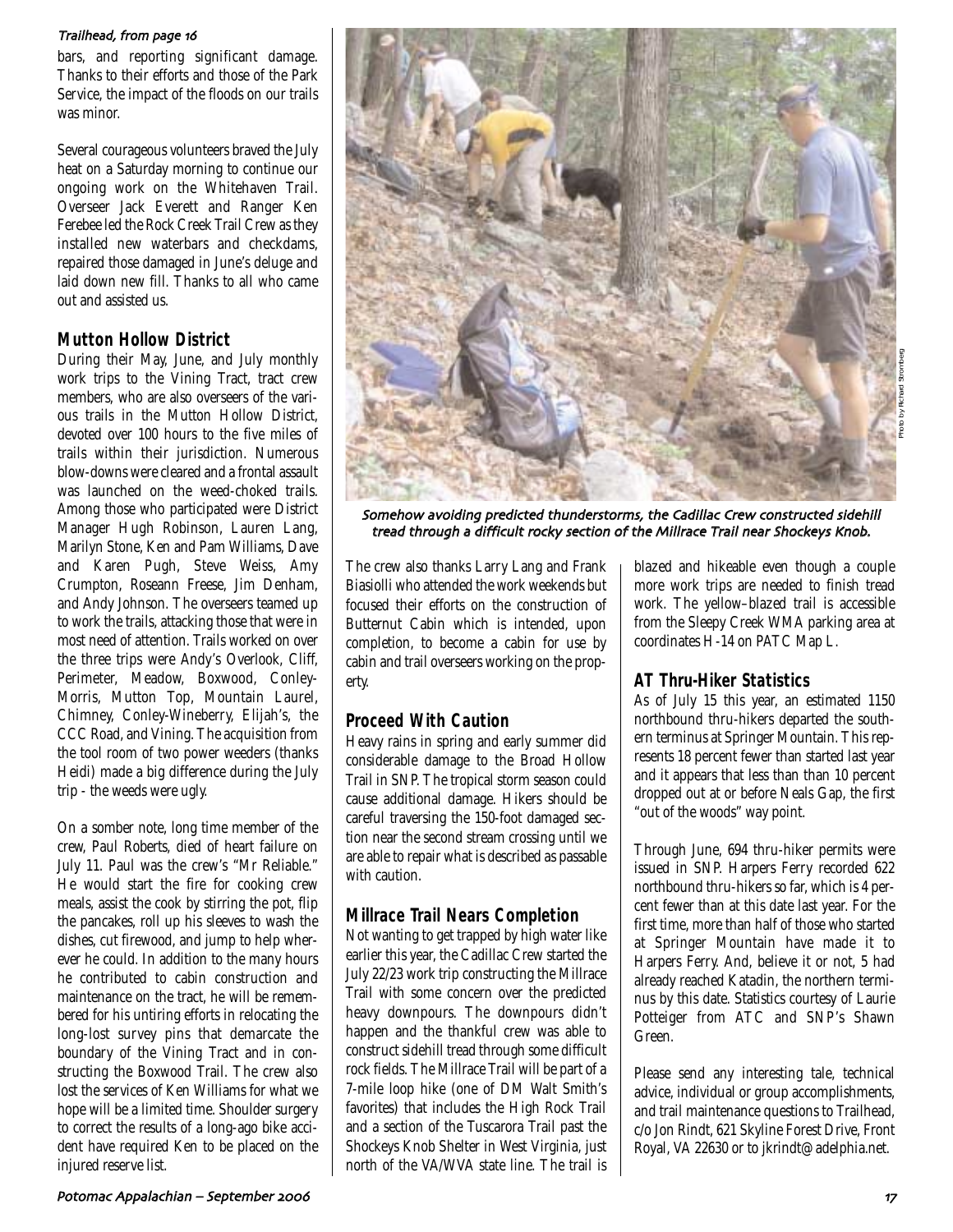# Can Your Skills Help the IT Committee?

Last Fall, PATC purchased new com-<br>puter hardware and is now focusing upon redesigning its Web site. The IT Committee divided the project into two areas: (1) Web site redesign (front end) and (2) Web-enabled databases (back end).

For the front end, Wes Allen of Charlottesville, Va., volunteered to design a new Web site on which all of PATC's text content will hang. Recently, Wes completed the design of a home page/index prototype that is now being reviewed by the committee.

For the back end, Matt Novinger, from the local D.C. area, volunteered to begin the process of moving PATC's current Access databases into a more Web-friendly database. Matt's initial work is displayed for members who now see a daily snapshot of cabin rentals on the PATC Web site. His work has resulted in a significant increase to cabin rentals, increasing club revenues.

To attack PATC's large membership database, Matt will focus on writing Java script to begin moving its information into a database that can be manipulated over the internet. For several months, PATC has solicited volunteers to help Matt in this effort, but response from members having the necessary Java programming skills has been discouraging. If you have such skills and wish to volunteer, please contact Matt at mnovinger@gmail.com.

Matt also is in charge of day-to-day operations of PATC's local network at headquarters. But this added responsibility takes too much of his time from his future-oriented Web database work. Accordingly, PATC has decided to seek professional help on its day-to-day network maintenance from an outside IT individual or vendor. If any PATC member would like to be considered for such work, or knows of an IT company (especially if you or the company would consider a discount from market rates), please inform Steve Sharp, Chair, IT Committee at SteveITPlanning@comcast.net.

Of course, as PATC spends money to engage professional IT services, less is available for other PATC efforts. The IT Committee hopes it can continue to redesign its Web site using solely volunteer efforts. However, unless people or contacts with IT companies can provide the necessary support for the project, PATC will have to consider spending more money to meet its needs by moving the PATC Web site into the 21st century.

Any help is always appreciated. ❏ *—Bruce Glendening, Vice President - Operations, bglendening@yahoo.com*



# *Overstock Book Special*

Take advantage of our mistake! You can for a short time purchase "Pioneering Ascents" for only \$5.00. Virginia sales

tax, plus shipping charges still apply. Come by headquarters to save the shipping costs, or purchase this item online. Go to www.patc.net, or call 703/242-0315, ext. 19.

**GREAT FALLS PARK, VIRGINIA – MAP D** Ric Francke, 571/436-7801 fbfrancke@aol.com **River Trail**  Ridge Trail to Warning Sign (1.5 miles)

Help wanted, from page 20

**BULL RUN OCCOQUAN TRAIL** Dave Fellers, 703/560-2171 Fellers\_2000@excite.com **Bull Run Occoquan Trail** Route 28 Parking to Little Rocky Run (1.5 miles)

**DISTRICT OF COLUMBIA – MAP N** Alex Sanders, 703/465-8140 yargtac@yahoo.com **Whitehaven Trail** Glover Archbold Trail to Wisconsin Ave (1.1 miles)

# Potomac Appalachian Trail Club Trail Patrol presents **Leave No Trace Trainers Course** *October 2006*

This course is designed to enhance your understanding of Leave No Trace practices and ethics and to develop your confidence in teaching others about Leave No Trace. Through activities and experience, and both formal and informal discussions, you will be challenged to develop your LNT skills and ethics. This is a fun class where all have a part in demonstrating the choices that can be made to minimize our impact on the land and our resources. It is hoped that graduates of this class will be willing to make LNT presentations to community groups when and if their schedules permit.

**The course is Saturday - Sunday, Oct. 14-15 at the Pinnacles Research Station Cabin in the Central District of SNP. Cost:** \$35.00 for PATC Members, \$50.00 for Non-Members (Join PATC and get the member price! Cost of the cabin is included with your fee, as well as Saturday dinner and Sunday breakfast.) **Registration:** Forms are available through the Trail Patrol/LNT page of the PATC Web site at www.patc.net or contact Mark Holland (TPLNT@patc.net) or 540/636- 3639 (mornings only). Send payment with registration form to: PATC, LNT Trainers Course, 118 Park Street, SE, Vienna, VA 22180-4609. Please include your e-mail address on the check. ❏

# POTOMAC APPALACHIAN

(UPS-440-280) ©2006, Potomac Appalachian Trail Club, Inc.

Published monthly by the Potomac Appalachian Trail Club, 118 Park Street, S.E., Vienna, VA 22180.

Periodical class postage paid at Vienna, VA. Postmaster: send address changes to: Potomac Appalachian Trail Club, 118 Park Street, S.E., Vienna, VA 22180

Subscription: (Free with PATC membership) \$6.00 annually; \$.70 single copies.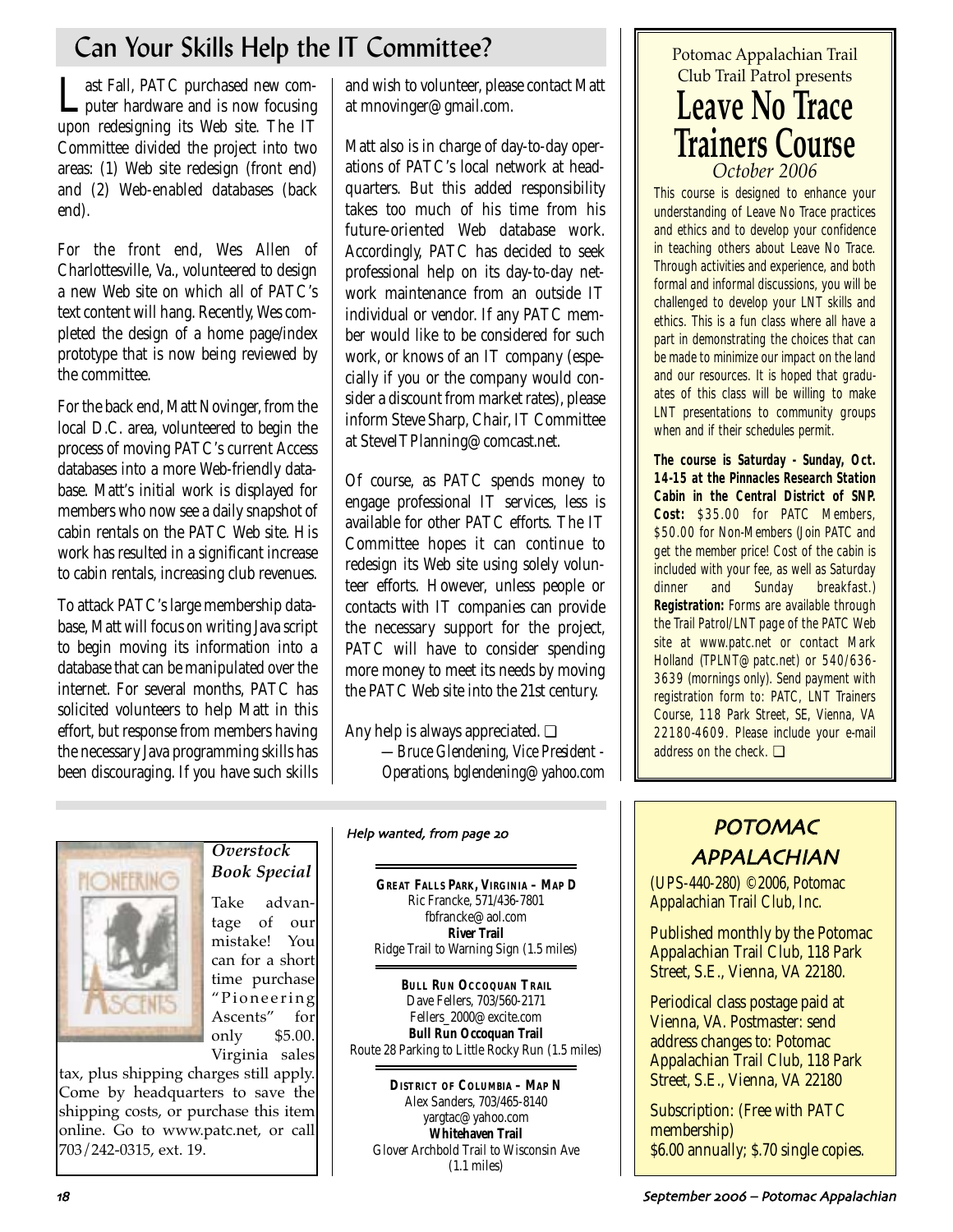# VOLUNTEER OPPORTUNITIES

# Wanted — Paid IT Network Administrator/Maintenance

PATC needs an IT company or individual to monitor PATC's IT network (eight workstations and one server located at headquarters). Duties include: Responding to network problems as they arise; keeping network "in tune" — e-mail spam sometimes clogs PATC's system; insure anti-virus protection and Microsoft patches are up to date. Many service aspects can be handled by the IT Administrator remotely. Payment terms negotiable. Contact Steve Sharp at SteveITPlanning@comcast.net. ❏

# Be a giver, not a taker!

Volunteer programmers needed to design and build Web applications. Willing to donate time writing PHP, Perl, SQL, and Java code? Current projects are: 1.) expanding Web-based cabin reservations and 2.) creating Web interfaces for internal databases. Interested? E-mail Matt Novinger at mnovinger@patc.net

# We're Looking for a Few Good Volunteers!

Would you be interested in helping to restore an important part of PATC's history? Well, if you are, we need you! Back in 1940 and 1941, the Civilian Conservation Corps and PATC built the Rocky Run Shelter along the AT near Lambs Knoll in central Maryland. This classic shelter, which has served hikers for more than 60 years, has suffered from the ravages of time. Faced with a decision of whether or not to replace the shelter, PATC and its AT management partners decided to restore the old shelter as well as construct a new shelter nearby to handle the increased volume of hikers. Restoration work should commence in late summer or early fall. We have already recruited a small but enthusiastic crew to restore the old shelter. Would you like to join them? If so, please contact President Tom Johnson at president@patc.net.

SEEKING HIKING OR WALKING PARTNER for Fairfax, Fauquier, or Rappahannock Counties. Dona Lynette Stewart, 703/691-1387 home, 703/570-5551 cell.

CABIN RESERVATION VOLUNTEERS NEEDED! We need help on the cabin reservations desk on weekday evenings and Thursday and Friday during the daytime. If you think you're the person to help us out please call, or just come by Headquarters or call Pat Fankhauser 703/242-0693, Ext. 17, Tuesday through Friday 9:00 a.m. to 7:00 p.m. Make a difference, call today. Earn your volunteer qualification of being able to rent a cabin earlier than the public. It's a real handy benefit to have in the spring and fall.



Notices are published free of charge for PATC members only. PATC cannot vouch for any of the advertised items. No commercial advertisement or personal notices unrelated to hiking will be accepted. Deadline for inclusion is the first day of the month preceding issuance of the newsletter. Notices will be run for three months, at the discretion of the editor, unless we are otherwise advised. ❏

FOUND CONTACT LENSES, Pair of contact lenses in a black and white case at Conley Cabin on Saturday, April 8. Contact Hugh Robinson 703/525-8726

FOR SALE: Cleaning out the gear closet! Lowe Alpine Cornice 40 pack (\$40 OBO), LL Bean pack large day pack (\$40 OBO), backpacking espresso maker (\$10 OBO), 2 MSR Dromedary bags (\$15 for both OBO). For more information contact: Ben Fernandez (3\_ferns@adelphia.net).

## HIKING PARTNERSHIPS CAMPING EXPEDITION PARTNER

Six weeks in summer 2006 to western National Parks. Leisurely day hikes to alpine areas from pickup truck camper. Esthetics, not record-setting. Share expenses. (In 2005, six weeks, seven Natl. Parks, 9,000 miles, total cost for two people – not each, was \$2,100.) Contact: Grant Olson, Waynesboro, Pa. (owlie1@pa.net) 717/765-4228.